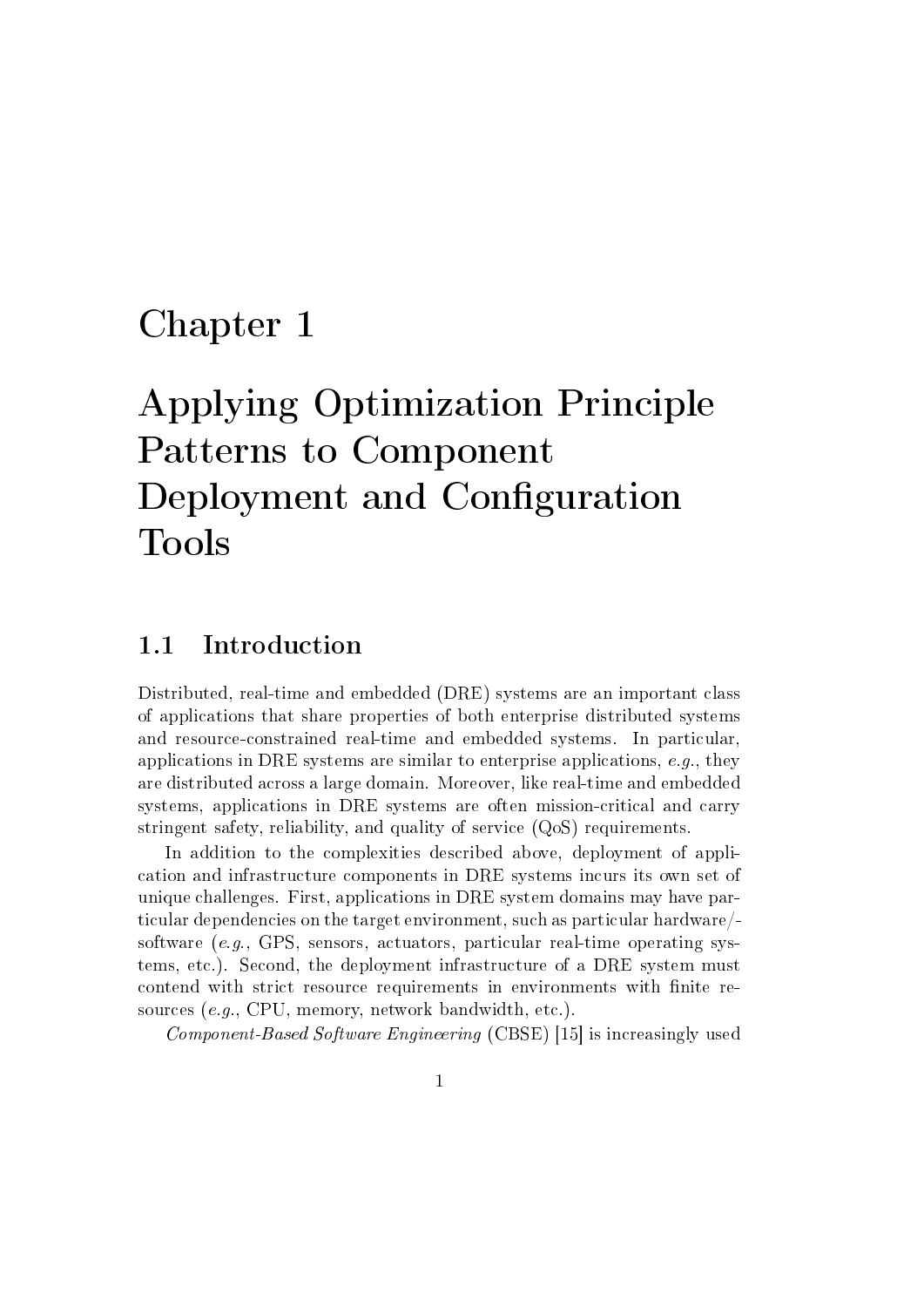as a paradigm for developing applications in both enterprise [2] and DRE systems [34]. CBSE facilitates systematic software reuse by encouraging developers to create black box components that interact with each other and their environment through well-defined interfaces. CBSE also simplifies the deployment of highly complex distributed systems [37] by providing standardized mechanisms to control the configuration and lifecycle of applications. These mechanisms enable the composition of large-scale, complex applications from smaller, more manageable units of functionality, e.g., commercial off-the-shelf components and preexisting application building-blocks. These applications can be packaged along with descriptive and configuration metadata, and made available for deployment into a production environment.

Building on expertise gleaned from the development of The ACE ORB  $(TAO)$  [31]—an open-source implementation of the *Common Object Request* Broker Architecture (CORBA) standard—we have been applying CBSE principles to DRE systems over the past decade. As a result of these efforts, we have developed a high-quality open-source implementation of the OMG CORBA Component Model (CCM), which we call the Component Integrated ACE ORB (CIAO) [17]. CIAO implements the so-called Lightweight CCM [22] specification, which is a subset of the full CCM standard that is tuned for resource-constrained DRE systems.

In the context of our work on applying CBSE principles to DRE systems, we have also been researching the equally challenging problem of facilitating deployment and configuration of component-based systems in these domains. Managing deployment and configuration of component-based applications is a challenging problem for the following reasons:

- *•* Component dependency and version management. There may be complex requirements and relationships amongst individual components. Components may depend on one another for proper operation, or specifically require or exclude particular versions. If these relationships are not described and enforced, component applications may fail to deploy properly; even worse, malfunction in subtle and pernicious ways.
- Component configuration management. A component might expose configuration hooks that change its behavior, and the deployment infrastructure must manage and apply any required configuration information. Moreover, several components in a deployment may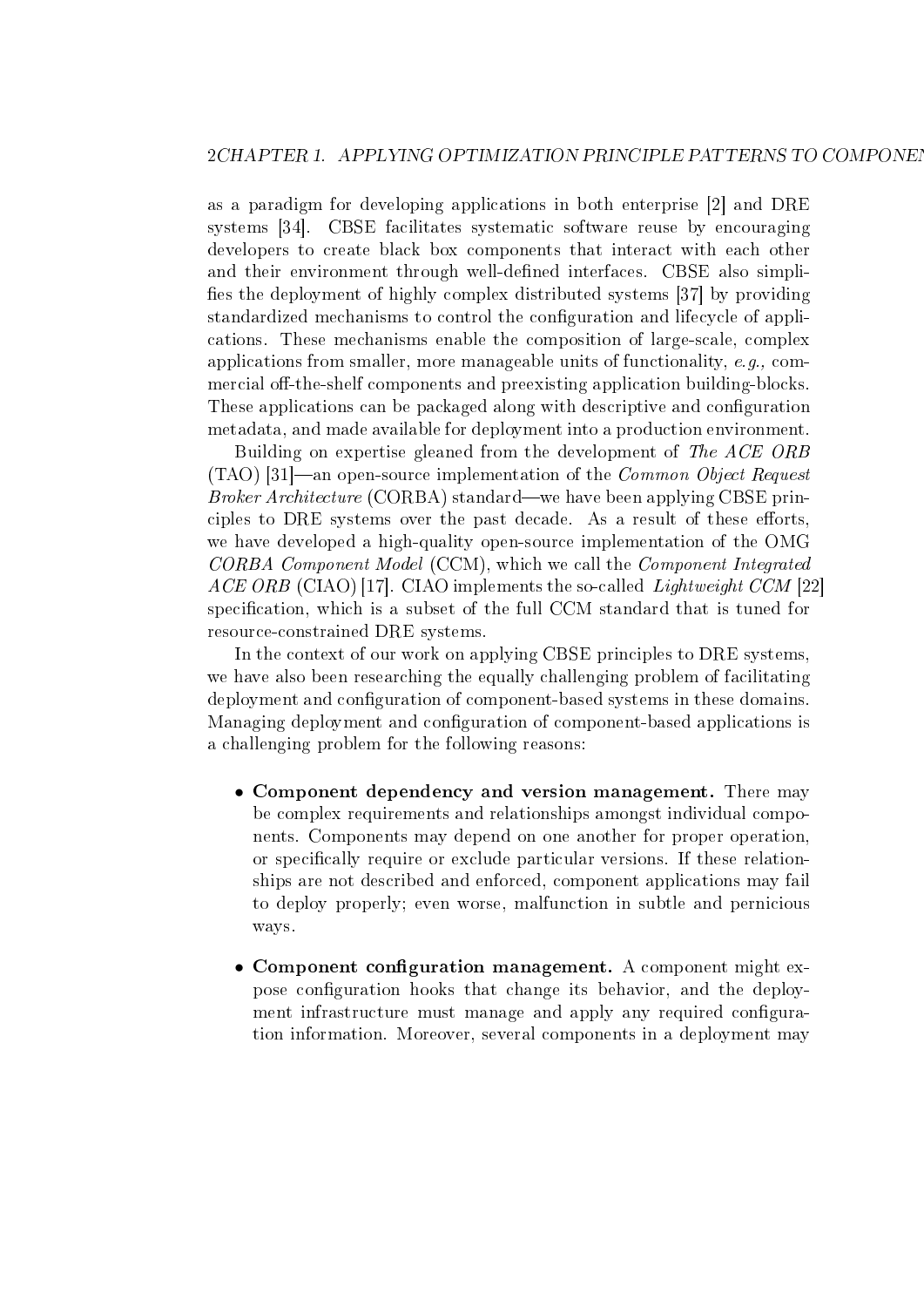#### 1.1. INTRODUCTION 3

have related configuration properties, and the deployment infrastructure should ensure that these properties remain consistent across an entire application.

*•* Distributed connection and lifecycle management. In the case of enterprise systems, components must be installed and have their connection and activation managed on remote hosts.

To address the challenges outlined above, we began developing a deployment engine for CIAO in 2005. This tool, which we call the Deployment and Configuration Engine (DAnCE) [7], is an implementation of the OMG Deployment and Configuration  $(D\&C)$  specification [25]. For most of its history, DAnCE served primarily as a research vehicle for graduate students developing novel approaches to deployment and configuration, which had two important impacts on its implementation:

- As a research vehicle, DAnCE's development timeline was largely driven by paper deadlines and feature demonstrations for sponsors. As a result, its tested use cases were relatively simple and narrowly focused.
- *•* Custodianship of DAnCE changed hands several times as research projects were completed and new ones started. As a result, there was often not a unified architectural vision for the entire infrastructure.

These two factors had several impacts on DAnCE. For example, narrow and focused use-cases often made evaluating end-to-end performance on realworld application deployments a low priority. Moreover, the lack of a unified architectural vision combined with tight deadlines often meant that poor architectural choices were made in the name of expediency, and were not later remedied. These problems were brought into focus as we began to work with our commercial sponsors to apply DAnCE to larger-scale deployments, numbering in the hundreds to thousands of components on tens to hundreds of hardware nodes. While the smaller, focused uses cases would have acceptable deployment times, these larger deployments would take unacceptably long amounts of time, on the order of an hour or more to fully complete.

In response to these problems, we undertook an effort to comprehensively evaluate the architecture, design, and implementation of DAnCE and create a new implementation that we call Locality-Enabled DAnCE (LE-DAnCE) [27, 26]. This chapter focuses on documenting and applying optimization principle patterns that form the core of LE-DAnCE to make it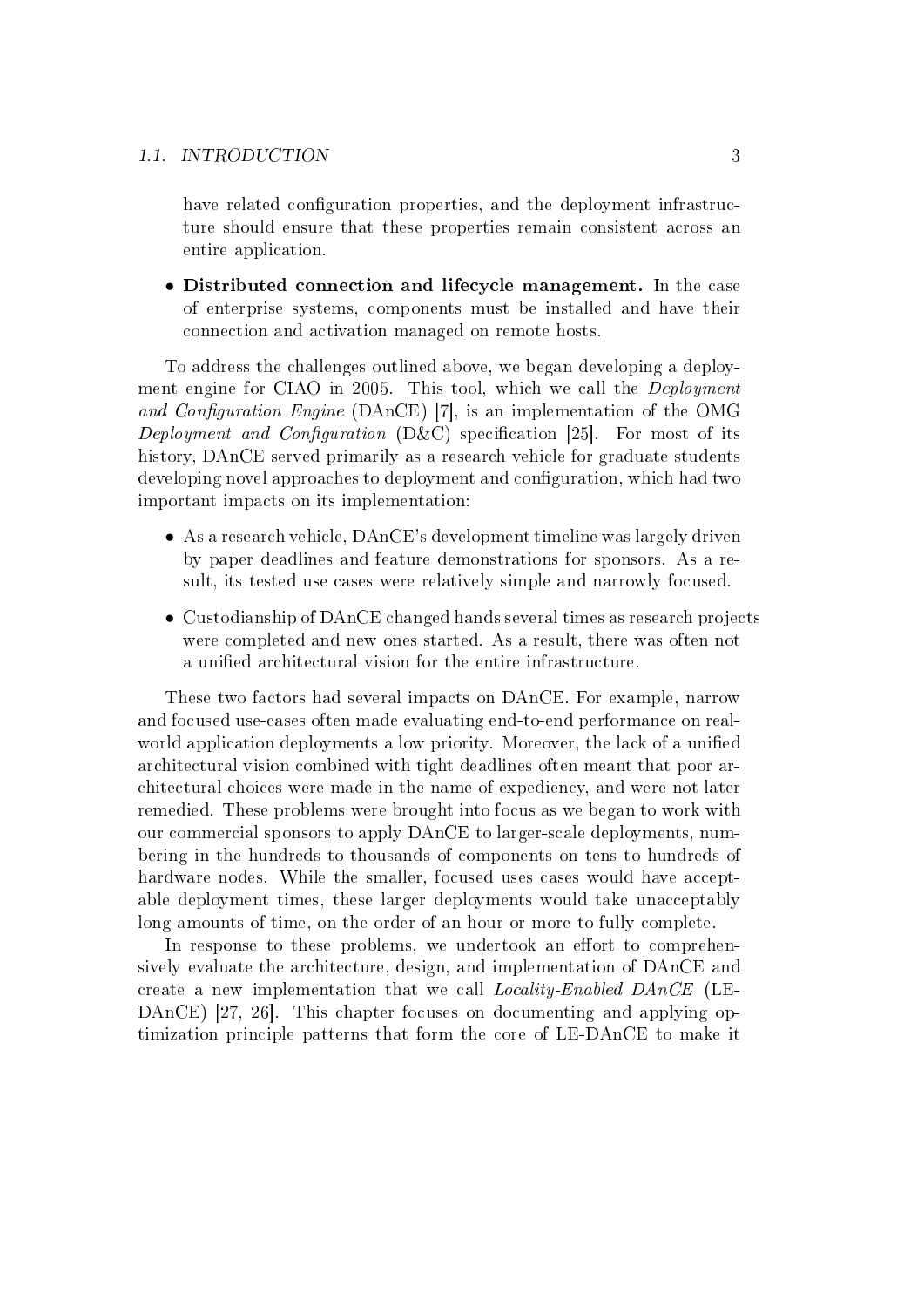suitable for DRE systems. Table 1.1 summarizes common optimization patterns [35], many of which we apply in LE-DAnCE. An additional goal of this paper was to supplement this catalog with new patterns we identified in our work on LE-DAnCE.

| Title                     | Principle                          | <b>Examples from Networking</b> |
|---------------------------|------------------------------------|---------------------------------|
| Avoiding Waste            | Avoid obvious waste                | zero-copy $[28]$                |
| Shifting in Time          | Shift computation in time          | $copy-on-write [1, 21],$        |
|                           | (precompute, lazy evaluation,      | integrated layer                |
|                           | sharing expenses, batching)        | processing [5]                  |
| Relaxing Specifications   | Relax specifications (trading off  | fair queuing $[33]$ , IPv6      |
|                           | certainty for time, trading off    | fragmentation                   |
|                           | accuracy for time, and shifting    |                                 |
|                           | computation in time)               |                                 |
| Leveraging other          | Leverage other system              | Lulea IP lookups [6], TCP       |
| Components                | components (exploiting locality,   | checksum                        |
|                           | trading memory for speed,          |                                 |
|                           | exploiting hardware)               |                                 |
| Adding Hardware           | Add hardware to improve            | Pipelined IP lookup [14],       |
|                           | performance                        | counters                        |
| <b>Efficient Routines</b> | Create efficient routines          | <b>UDP</b> lookups              |
| Avoiding Generality       | Avoid unnecessary generality       | Fbufs [8]                       |
| $Specification$ vs        | Don't confuse specification and    | Upcalls $[16]$                  |
| Implementation            | implementation                     |                                 |
| Passing Hints             | Pass information like hints in     | Packet filters [19, 20, 10]     |
|                           | interfaces                         |                                 |
| Passing Information       | Pass information in protocol       | Tag switching [29]              |
|                           | headers                            |                                 |
| Expected Use Case         | Optimize the expected case         | Header prediction [4]           |
| Exploiting State          | Add or exploit state to gain speed | Active VC list                  |
| Degrees of Freedom        | Optimize degrees of freedom        | IP trie lookups [30]            |
| Exploit Finite Universes  | Use special techniques for finite  | Timing wheels [36]              |
|                           | universes                          |                                 |
| Efficient Data Structures | Use efficient data structures      | Level-4 switching               |

Table 1.1: Catalog of Optimization Principles and Known Usecases in Networking [35]

The remainder of this chapter is organized as follows: Section 1.2 provides an overview of the OMG D&C specification; Section 1.3 identifies the most significant sources of DAnCE performance problems (parsing deployment information from XML, analysis of deployment information at run-time, and serialized execution of deployment steps) and uses them as case studies to identify optimization principles that (1) are generally applicable to DRE systems and (2) we applied to LE-DAnCE; and Section 1.4 presents concluding remarks.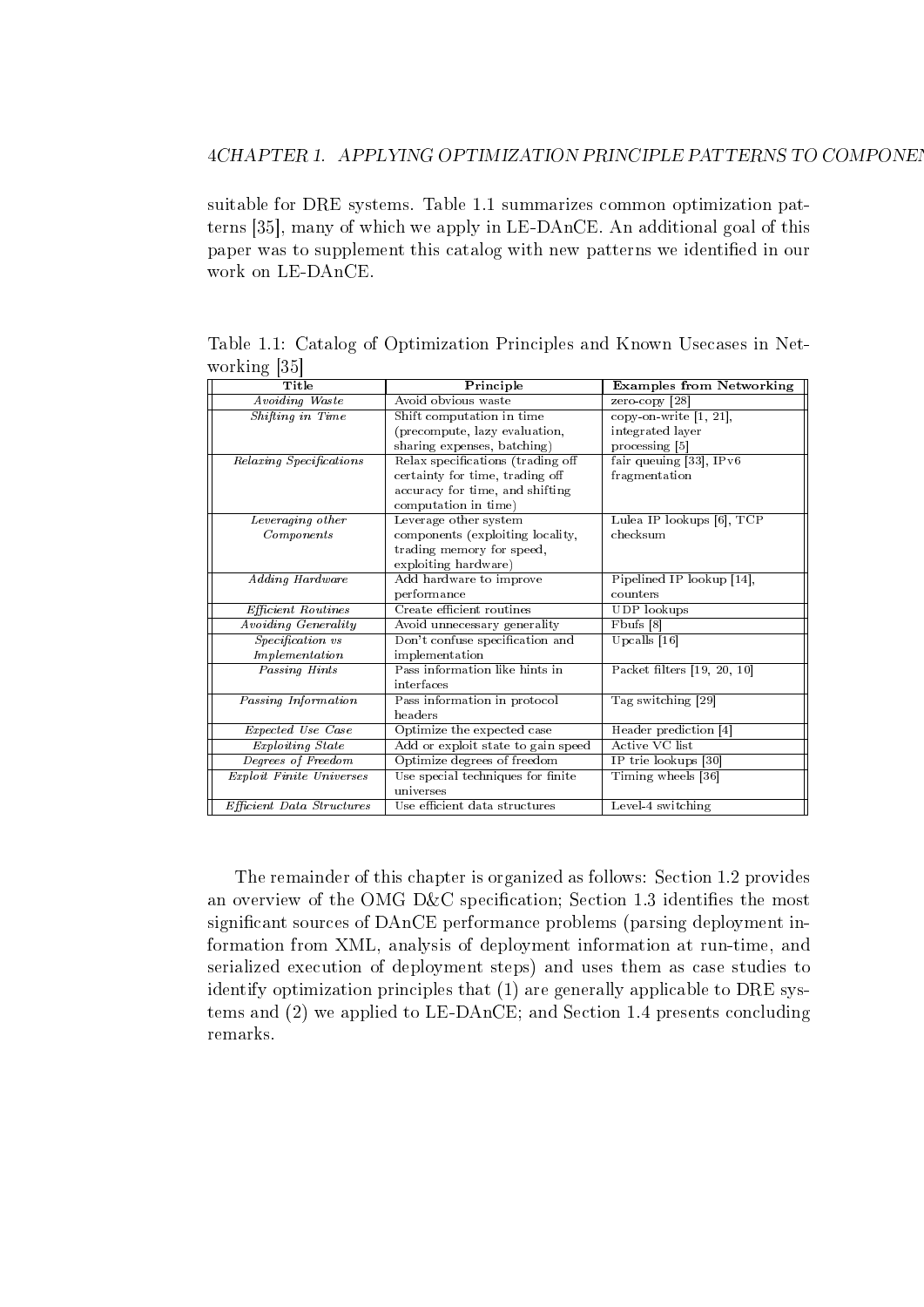## 1.2 Overview of DAnCE

The OMG D&C specification provides standard interchange formats for metadata used throughout the component-based application development lifecycle, as well as runtime interfaces used for packaging and planning. These runtime interfaces deliver deployment instructions to the middleware deployment infrastructure via a component deployment plan, which contains the complete set of deployment and configuration information for component instances and their associated connection information. During DRE system initialization this information must be parsed, components deployed to physical hardware resources, and the system activated in a timely manner.

This section presents a brief summary of the core architectural elements and processes that must be provided by a standards-compliant D&C implementation. We use this summary as a basis to discuss substantial performance and scalability problems in DAnCE, which is our open-source implementation of the OMG *Deployment and Configuration*  $(D&C)$  specification [25], as outlined in Section 1.1. This summary is split into three sections: (1) the DAnCE runtime architecture, which describes the daemons and actors that are present in the system, the (2) data model, which describes the structure of the "deployment plans" that describe component applications. and (3) the *deployment process*, which provides a high level overview of the process by which a deployed distributed application is realized.

## 1.2.1 Runtime D&C Architecture

The runtime interfaces defined by the OMG D&C specification for deployment and configuration of components consists of the two-tier architecture shown in Figure 1.1. This architecture consists of  $(1)$  a set of global (systemwide) entities used to coordinate deployment and  $(2)$  a set of local (nodelevel) entities used to instantiate component instances and configure their connections and QoS properties. Each entity in these global and local tiers correspond to one of the following three major roles:

• Manager. This role (known as the *ExecutionManager* at the globallevel and as the NodeManager at the node-level) is a singleton daemon that coordinates all deployment entities in a single context. The Manager serves as the entry point for all deployment activity and as a factory for implementations of the ApplicationManager role.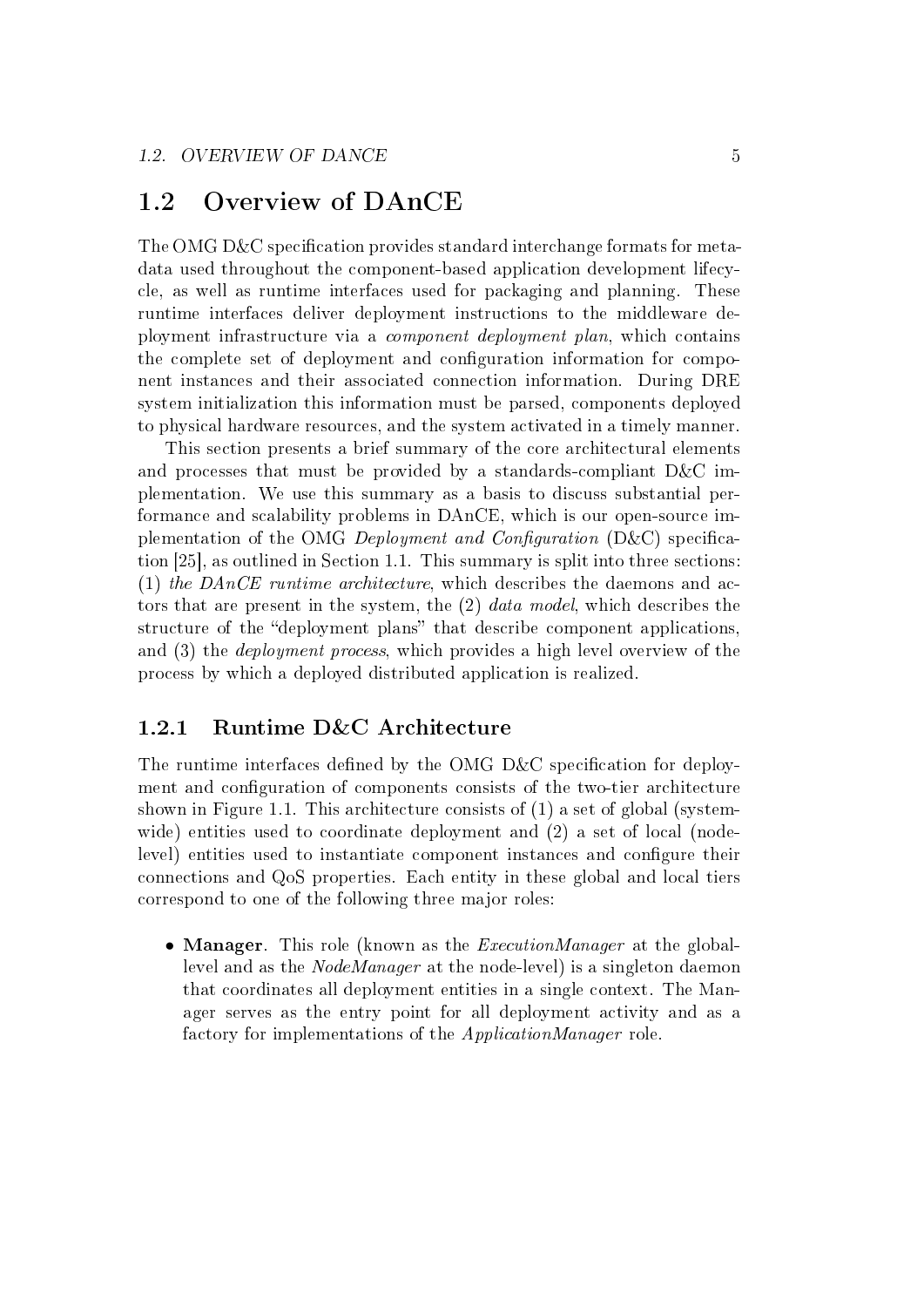

Figure 1.1: OMG D&C Architectural Overview and Separation of Concerns

- *•* ApplicationManager. This role (known as the DomainApplication-Manager at the global-level and as the NodeApplicationManager at the node-level entity) coordinates the lifecycle for running instances of a component-based application. Each ApplicationManager represents exactly one component-based application and is used to initiate deployment and teardown of that application. This role also serves as a factory for implementations of the Application role.
- **Application**. This role (known as the *DomainApplication* at the global-level and the NodeApplication at the node-level entity) represents a deployed instance of a component-based application. It is used to finalize the configuration of the associated component instances that comprise an application and begin execution of the deployed componentbased application.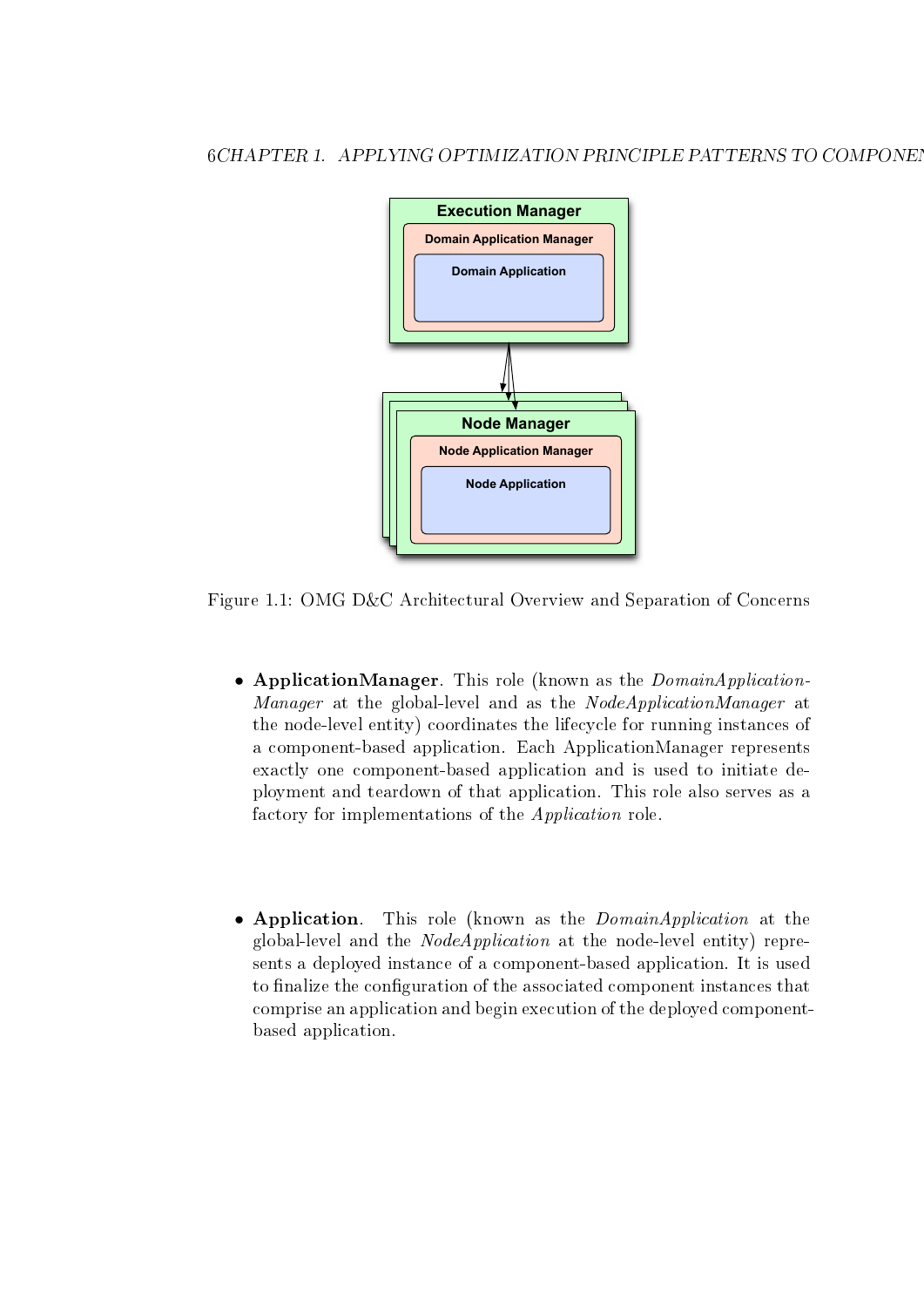## 1.2.2 D&C Deployment Data Model

In addition to the runtime entities described above, the  $D&C$  specification also contains an extensive data model that is used to describe component applications throughout their deployment lifecycle. The metadata defined by the specification is intended for use as

- An interchange format between various tools (e.g., development tools, application modeling and packaging applications, and deployment planning tools) applied to create the applications and
- Directives that describe the configuration and deployment used by the runtime infrastructure.

Most entities in the  $D&C$  metadata contain a section where configuration information may be included in the form of a sequence of name/value pairs, where the value may be an arbitrary data type. This configuration information can be used to describe everything from basic configuration information (such as shared library entry points and component/container associations) to more complex configuration information (such as  $\cos$  properties or intialization of component attributes with user-defined data types).

This metadata can broadly be grouped into three categories: packaging, domain, and deployment. Packaging descriptors are used from the beginning of application development to specify component interfaces, capabilities, and requirements. After implementations have been created, this metadata is further used to group individual components into assemblies, describe pairings with implementation artifacts, such as shared libraries (also known as dynamically linked libraries), and create packages containing both metadata and implementations that may be installed into the target environment. Domain descriptors are used by hardware administrators to describe capabilities  $(e,q, \text{CPU}, \text{memory}, \text{disk space}, \text{and special hardware such as GPS receivers})$ present in the domain.

## 1.2.3 OMG D&C Deployment Process

Component application deployments are performed in a four phase process codified by the OMG D&C standard. The Manager and ApplicationManager are responsible for the first two phases and the *Application* is responsible for the final two phases, as described below: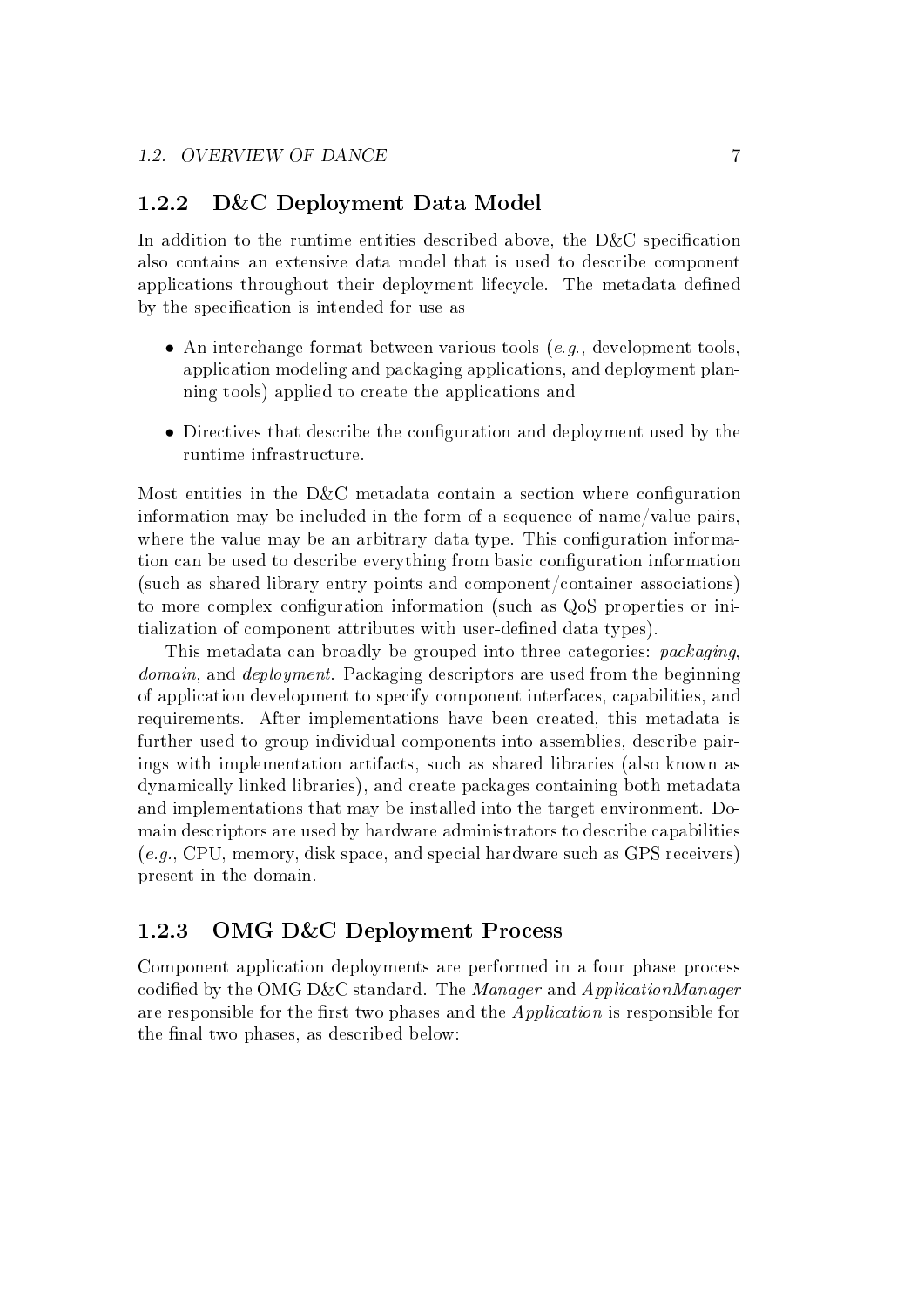- 1. Plan preparation. In this phase, a deployment plan is provided to the ExecutionManager, which (1) analyzes the plan to determine which nodes are involved in the deployment and (2) splits the plans into "locality-constrained" plans, one for each node containing information only for the corresponding node. These locality-constrained plans have only instance and connection information for a single node. Each Node-Manager is then contacted and provided with its locality-constrained plan, which causes the creation of NodeApplicationManagers whose reference is returned. Finally, the ExecutionManager creates a Domain-ApplicationManager with these references.
- 2. Start launch. When the *DomainApplicationManager* receives the start launch instruction, it delegates work to the NodeApplication-Managers on each node. Each NodeApplicationManager creates a Node-Application that loads all component instances into memory, performs preliminary configuration, and collects references for all endpoints described in the deployment plan. These references are then cached by a DomainApplication instance created by the DomainApplication-Manager.
- 3. Finish launch. This phase is started by an operation on the *Domain*-Application instance, which apportions its collected object references from the previous phase to each NodeApplication and causes them to initiate this phase. All component instances receive final configurations and all connections are then created.
- 4. Start. This phase is again initiated on the DomainApplication, which delegates to the NodeApplication instances and causes them to instruct all installed component instances to begin execution.

# 1.3 Applying Optimization Principle Patterns to DAnCE

This section examines three of the most problematic performance problems we identified when applying DAnCE to component-based applications in a large-scale production DRE system. We first describe a case study that highlights many of these performance challenges. We then identify the causes of performance degradation and use this discussion to present optimization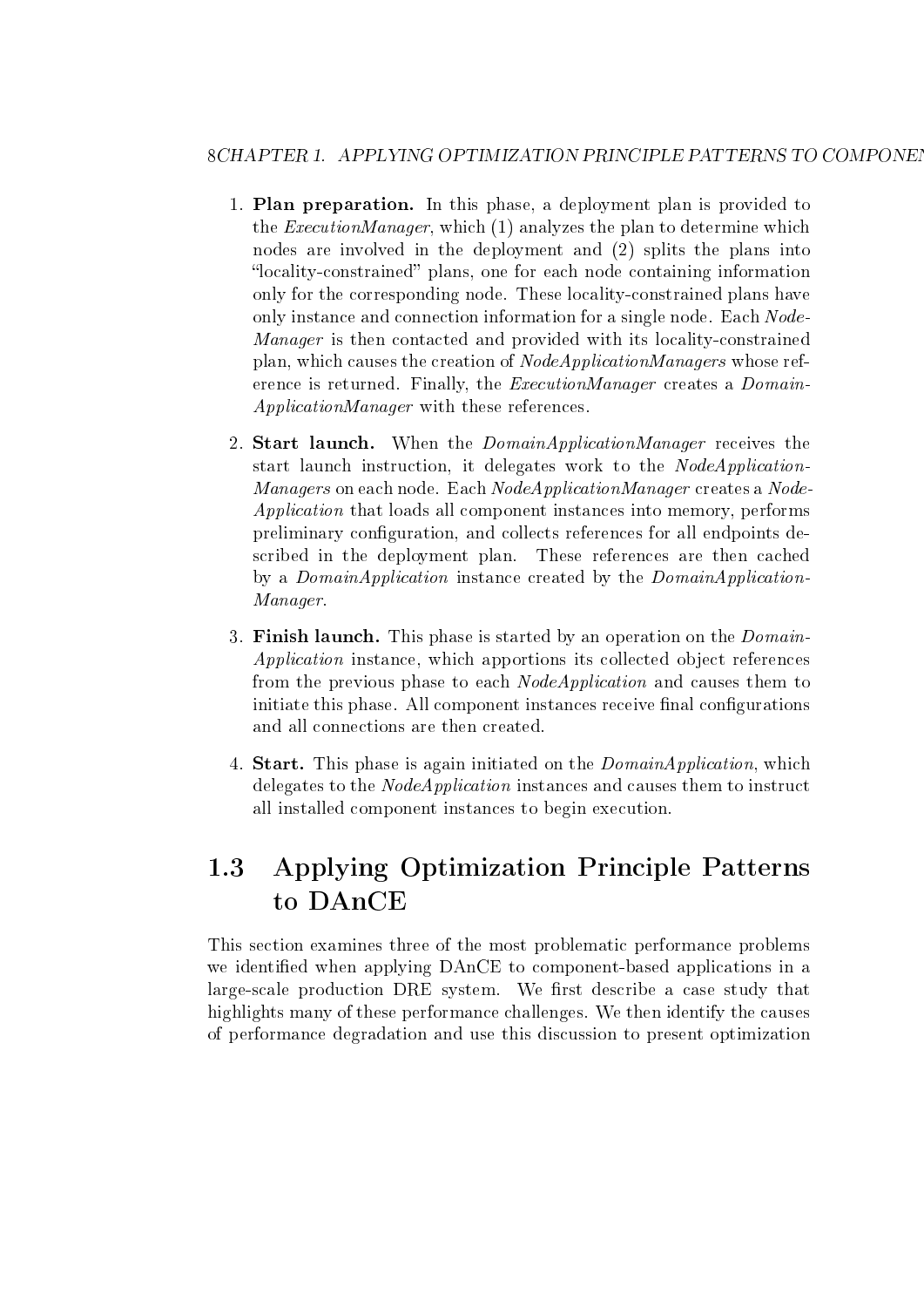principles, which are guidelines that may be applied in other situations and applications to remedy or prevent performance problems.

## 1.3.1 Overview of the SEAMONSTER Platform

An example DRE system that revealed significant performance issues with DAnCE was a collaboration with the University of Alaska on the South East Alaska MOnitoring Network for Science, Telecommunications, Education, and Research (SEAMONSTER) platform. SEAMONSTER is a glacier and watershed sensor web hosted at the University of Alaska Southeast (UAS) [11]. This sensor web monitors and collects data regarding glacier dynamics and mass balance, watershed hydrology, coastal marine ecology, and human impact/hazards in and around the Lemon Creek watershed and Lemon Glacier. The collected data is used to study the correlations between glacier velocity, glacial lake formation and drainage, watershed hydrology, and temperature variation.

The SEAMONSTER sensor web includes sensors and weatherized computer platforms that are deployed on the glacier and throughout the watershed to collect data of scientific interest. The data collected by the sensors is relayed via wireless networks to a cluster of servers that filter, correlate, and analyze the data. Effective deployment of data collection and filtering applications on SEAMONSTER field hardware and dynamic adaptation to changing environmental conditions and resource availability present significant software challenges for efficient operation of SEAMONSTER. While SEAMONSTER servers provide significant computational resources, the field hardware is computationally constrained.

Field nodes in a sensor web often have a large number of observable phenomena in their area of interest. The type, duration, and frequency of observation of these phenomena may change over time, based on changes in the environment, occurrence of transient events in the environment, and changing goals and objectives in the science mission of the sensor web. Moreover, limited power, processing capability, storage, and network bandwidth constrain the ability of these nodes to continually perform observations at the desired frequency and fidelity. Dynamic changes in environmental conditions coupled with limited resource availability requires individual nodes of the sensor web to rapidly revise current operations and future plans to make the best use of their resources.

To address these challenges, we proposed to transition the data collection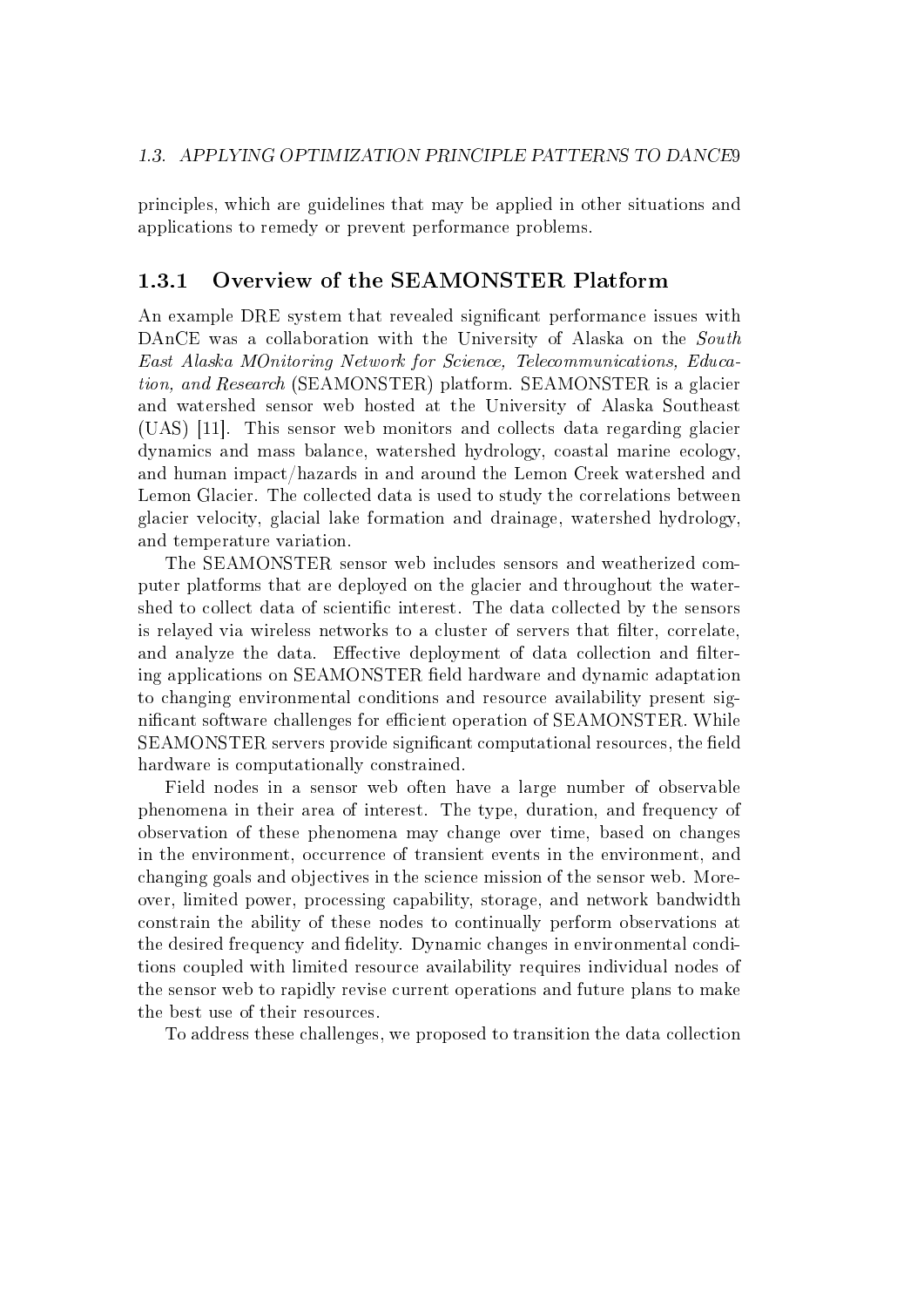and processing tasks to a middleware platform built on top of the CIAO and DAnCE middleware described in Section 1.1 and 1.2, respectively. We developed a run-time planner [18] that analyzed the physical observations of the sensor nodes. Based on that information—as well as the operational goals of the network—the planner generates deployment plans describing desired software configuration.

Using DAnCE to apply the deployment changes requested by the runtime planner, however, revealed a number of shortcomings in its performance. These shortcomings were exacerbated by the limited performance of the field hardware, relative slowness of the network linking the nodes, and the stringent real-time requirements of the system. Each of these shortcomings is described below.

## 1.3.2 Optimizing Deployment Plan Parsing

## 1.3.2.1 Context

Component application deployments for OMG D&C are described by a data structure that contains all the relevant conguration metadata for the component instances, their mappings to individual nodes, and any connection information required. This deployment plan is serialized on disk in a XML file whose structure is described by an XML Schema defined by the  $D\&C$ specification. This XML document format presents significant advantages by providing a simple interchange format for exchanging deployment plan files between modeling tools [13].

For example, in the SEAMONSTER case study this format provided a convenient interchange format between the planning front end and the deployment infrastructure. This format is also easy to generate and manipulate using widely available XML modules for popular programming languages. Moreover, it enables simple modification and data mining by text processing tools such as perl, grep, sed, and awk.

#### 1.3.2.2 Problem

Processing these deployment plan files during deployment and even runtime, however, can lead to substantial performance penalties. These performance penalties stem from the following sources:

• XML deployment plan file sizes grow substantially as the number of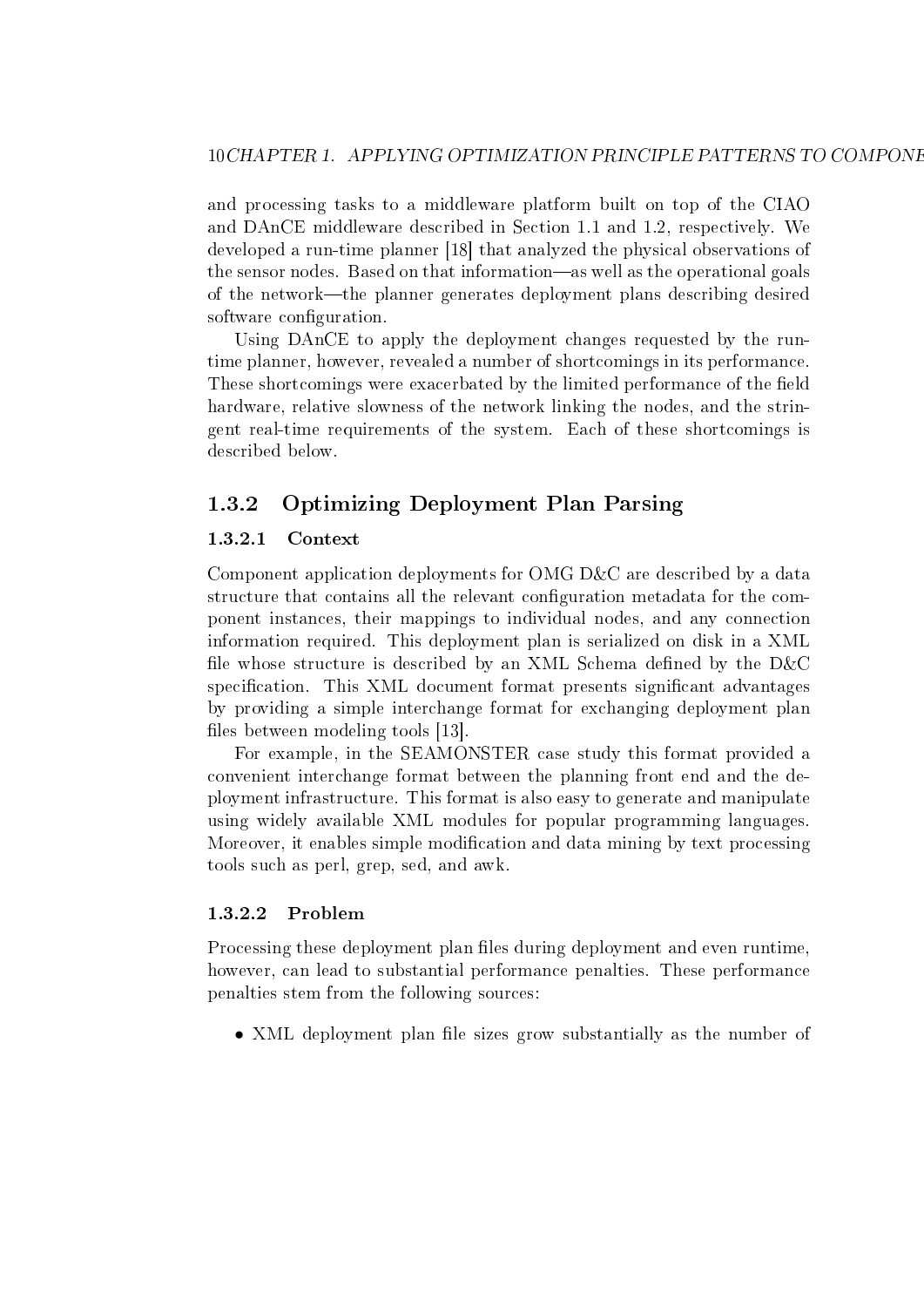component instances and connections in the deployment increases, which causes significant  $I/O$  overhead to load the plan into memory and to validate the structure against the schema to ensure that it is well-formed.

• The XML document format cannot be directly used by the deployment infrastructure because the infrastructure is a CORBA application that implements OMG Interface Definition Language (IDL) interfaces. Hence, the XML document must first be converted into the IDL format used by the runtime interfaces of the deployment framework.

In DRE systems, component deployments that number in the thousands are not uncommon. Moreover, component instances in these domains will exhibit a high degree of connectivity. Both these factors contribute to large plans. Plans need not be large, however, to signicantly impact the operation of a system. Though the plans were signicantly smaller in the SEAMON-STER case study described above the extremely limited computational resources meant that the processing overhead for even smaller plans was often too time consuming.

## 1.3.2.3 Optimization Principle Patterns in Parsing Configuration Metadata

There are two general approaches to resolving the challenge of XML parsing outlined in Section 1.3.2.2.

1. Optimize the XML-to-IDL processing capability. DAnCE uses a vocabulary-specific XML data binding [38] tool called the XML Schema *Compiler* (XSC). XSC reads D&C XML schemas and generates a  $C_{++}$ -based interface to XML documents built atop the Document Object Model (DOM) XML programming API. DOM is a time/space-intensive approach since the entire document must first be processed to construct a tree-based representation of the document prior to initiating the XML-to-IDL translation process. Since deployment plan data structures contain extensive internal cross-referencing, an alternative to DOM including event-based mechanisms to process deployment plans, such as the Simple API for XML (SAX), would not yield substantial gains either.

The C++ data binding generated by XSC creates a number of classes (based on the content of the XML schema) that provide strongly-typed object-oriented access to the data in the XML document. Moreover, this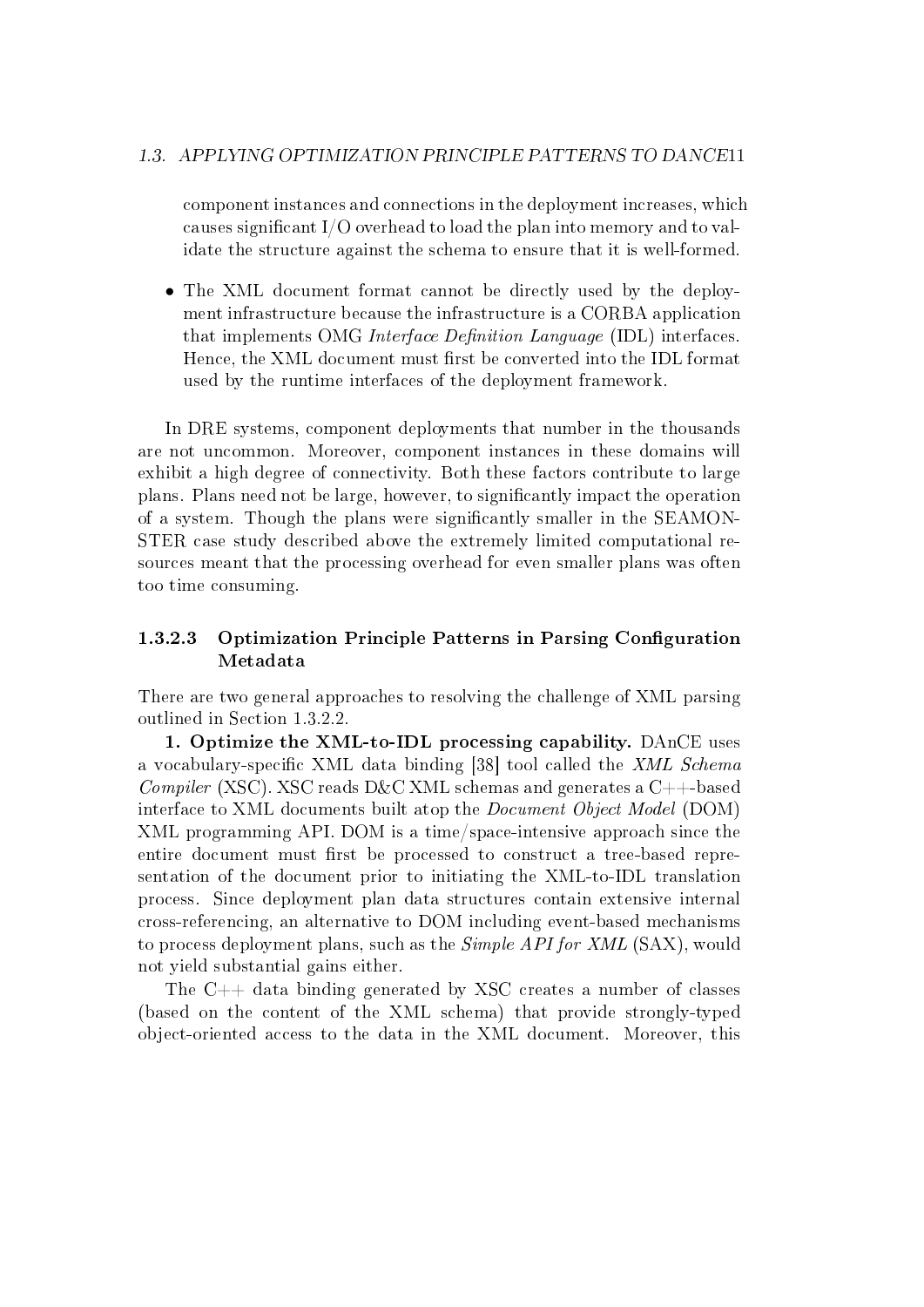interface leverages features of the  $C++$  STL to help programmers write compact and efficient code to interact with their data. The general process for populating these wrappers is to 1) parse the XML document using a DOM XML parser; 2) parse the DOM tree to populate the generated class hierarchy. In order to enhance compatibility with STL algorithms and functors, XSC stores its data internally inside STL container classes.

Initial versions of the XSC data binding were highly inefficient. Even relatively modest deployments numbering as few as several hundred to a thousand components would take nearly half an hour to process. After analyzing the execution of this process using tools such as Rational Quantify revealed a very straightforward problem: the generated XSC code was individually inserting elements into its internal data structures (in this case, std::vector) in a naive manner. As a result, exorbitant amounts of time was spent re-allocating and copying data inside these containers for each additional element inserted.

Below we present specific guidelines that developers must be aware of:

- Be aware of the cost of your abstractions. High level abstractions, such as the container classes that are available in the  $C++$  STL can greatly simplify programs by reducing the need to reproduce complex and error-prone lower level (largely boilerplate) code. It is important to characterize and document (when writing abstractions) and understand (when using them) what hidden costs may be incurred by using the higher level operations provided by your abstraction.
- Use appropriate abstractions for your use case. Often, there is a choice to be made between abstractions that provide similar functionality. An example may be the choice between std::vector and std::list; each presents its own advantages. In XSC, std::vector was initially used because we desired random access to elements in the data binding; the cost was extremely poor performance when parsing the XML document due to poor insertion performance. Our use case, however, only required sequential access, so the much better insertion performance of std::list was in the end much more desirable.

By understanding the specific requirements of the particular use case of our generated XML data binding  $\frac{1}{\sqrt{2}}$  in particular that most nodes are visited a single time and can be visited in order  $-\mathbf{w}$  are able to apply the pattern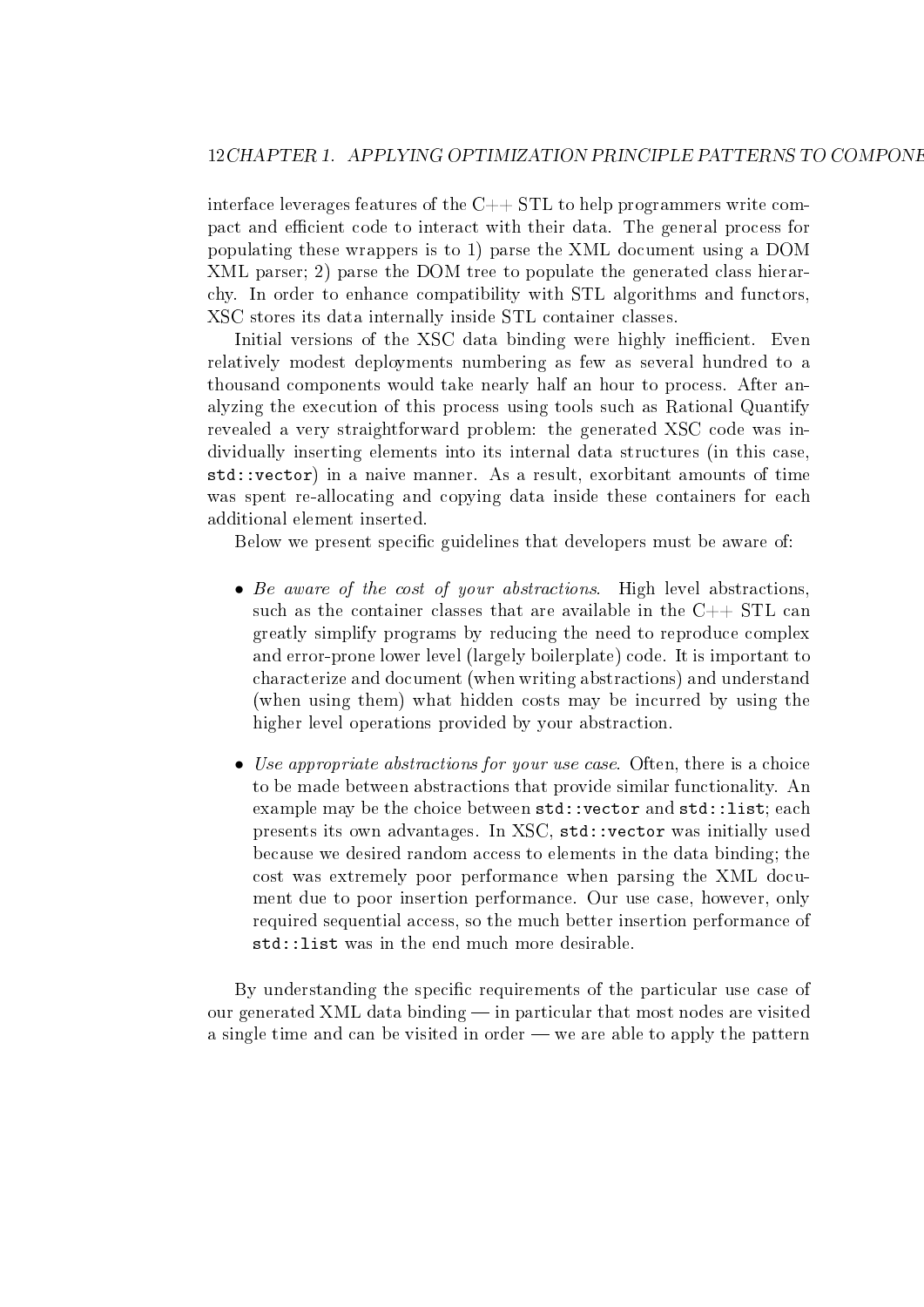### 1.3. APPLYING OPTIMIZATION PRINCIPLE PATTERNS TO DANCE13

Expected Use Case through the application of two other optimization patterns. The Avoiding Generality pattern is applicable in this case because we consciously avoid generality by generating the data binding without random access containers. We then chose to use the most efficient data structure (*Efficient Data Structures* pattern) to satisfy that lack of generality.

2. Preprocess the XML files for latency-critical deployments. While optimizing the XML to IDL conversion process yielded conversion times that were tractable, this step in the deployment process still consumed a large fraction of the total time required for deployment. This yet-unresolved overhead could be avoided by applying another optimization principle pattern:

• When possible, perform costly computations outside of the critical path. In many cases, the result of costly procedures and computations can be pre-computed and stored for later retrieval. This is especially true in cases such as the XML deployment plan, which is unlikely to change between when it is generated, and when the application deployment is requested.

This optimization approach is applying optimization pattern Shifting in Time by shifting the costly conversion of the deployment plan to a more efficient binary format outside of the critical path of application deployment. In applying this pattern, we first convert the deployment plan into its runtime IDL representation. We then serialize the result to disk using the Common Data Representation (CDR) [23] binary format defined by the CORBA specification. The SEAMONSTER on-line planner could take advantage of this optimization by producing these binary plans in lieu of XML-based deployment plans, significantly reducing latency.

The platform-independent CDR binary format used to store the deployment plan on disk is the same format used to transmit the plan over the network at runtime. The advantage of this approach is that it leverages the heavily optimized de-serialization handlers provided by the underlying CORBA implementation. These handlers create an in-memory representation of the deployment plan data structure from the on-disk binary stream.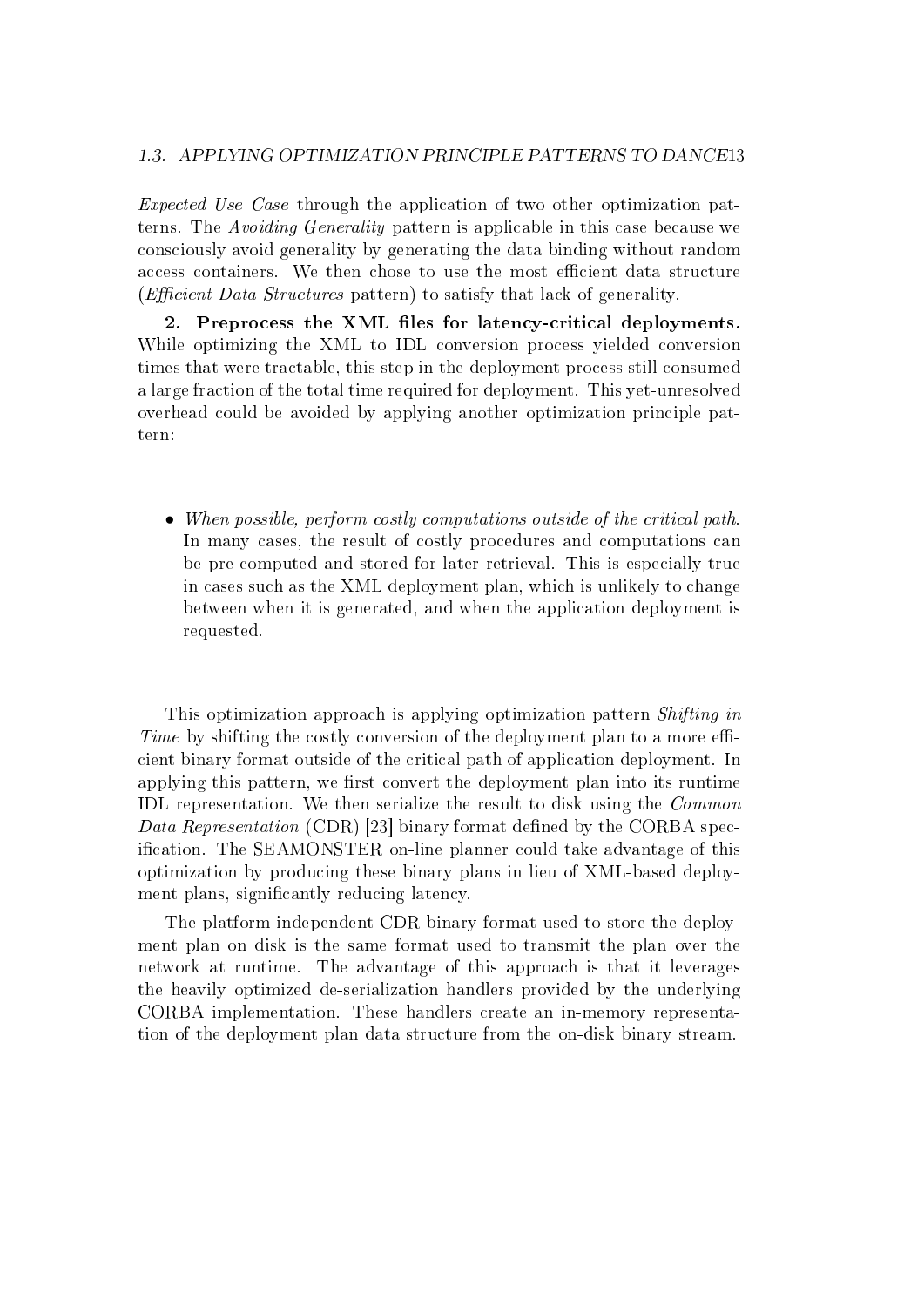## 1.3.3 Optimizing Plan Analysis

#### 1.3.3.1 Context

After a component deployment plan has been loaded into an in-memory representation, it must be analyzed by the middleware deployment infrastructure before any subsequent deployment activity is performed. This analysis occurs during the plan preparation phase described in Section 1.2.3. The goal of this analysis is to determine (1) the number of deployment sub-problems that are part of the deployment plan and (2) which component instances belong to each sub-problem.

As mentioned in Section 1.2.3, the output of this analysis process is a set of "locality-constrained" sub-plans. A locality-constrained sub-plan contains all the necessary metadata to execute a deployment successfully. It therefore contains copies of the information contained in the original plan (described in Section 1.2.2).

The runtime plan analysis is actually conducted twice during the plan preparation phase of deployment: once at the global level and again on each node. Global deployment plans are split according to the node that the individual instances are assigned to. This two-part analysis results in a new sub-plan for each node that only contains the instances, connections, and other component metadata necessary for that node.

The algorithm for splitting plans used by our DAnCE implementation of the D&C specification is straightforward. For each instance to be deployed in the plan, the algorithm determines which sub-plan should contain it and retrieve the appropriate (or create a new) sub-plan data structure. As this relationship is determined, all metadata necessary for that component instance is copied to the sub-plan, including connections, metadata describing executables, shared library dependencies, etc.

### 1.3.3.2 Problem

While this approach is conceptually simple, it is fraught with accidental complexities that yield the following inefficiencies in practice:

1. Reference representation in IDL. Deployment plans are typically transmitted over networks, so they must obey the rules of the CORBA IDL language mapping. Since IDL does not have any concept of references or pointers, some alternative mechanism must be used to describe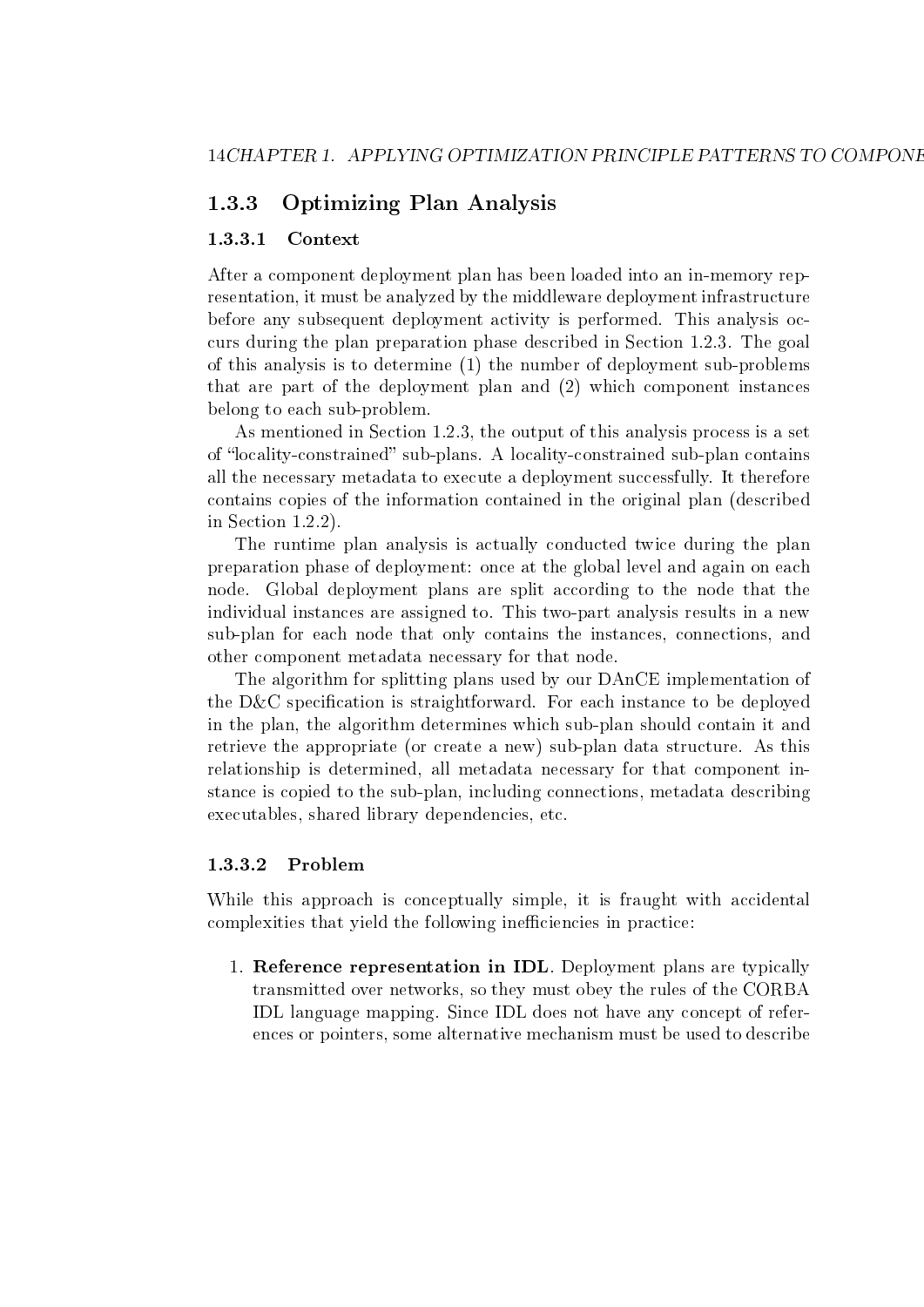the relationships between plan elements. The deployment plan stores all the major elements in sequences, so references to other entities can be represented with simple indices into these sequences. While this implementation can follow references in constant time, it also means these references become invalidated when plan entities are copied to sub-plans, as their position in deployment plan sequences will most likely be different. It is also impossible to determine if the target of a reference has already been copied without searching the sub-plan, which is time-consuming.

- 2. Memory allocation in deployment plan sequences. The CORBA IDL mapping requires that sequences be stored in consecutive memory addresses. If a sequence is resized, therefore, its contents will most likely be copied to another location in memory to accommodate the increased sequence size. With the approach summarized above, substantial copying overhead will occur as plan sizes grow. This overhead is especially problematic in resource-constrained systems (such as our SEAMONSTER case study), whose limited run-time memory must be conserved for application components. If the deployment infrastructure is inefficient in its use of this resource, either it will exhaust the available memory, or cause significant thrashing of any virtual memory available (both impacting deployment latency and the usable life of flash-based storage).
- 3. Inefficient parallelization of plan analysis. The algorithm described above would appear to benefit greatly from parallelization, as the process of analyzing a single component and determining which elements must be copied to a sub-plan is independent of all other components. Multi-threading this algorithm, however, would likely not be effective because access to sub-plans to copy instance metadata must be serialized to avoid data corruption. In practice, component instances in the deployment plan are usually grouped according to the node and/or process since deployment plans are often generated from modeling tools. As a result, multiple threads would likely compete for a lock on the same sub-plan, which would cause the "parallelized" algorithm to run largely sequentially. While parallelization has historically been viewed as non-applicable to resource-constrained DRE systems (such as SEAMONSTER), the advent of multi-core proces-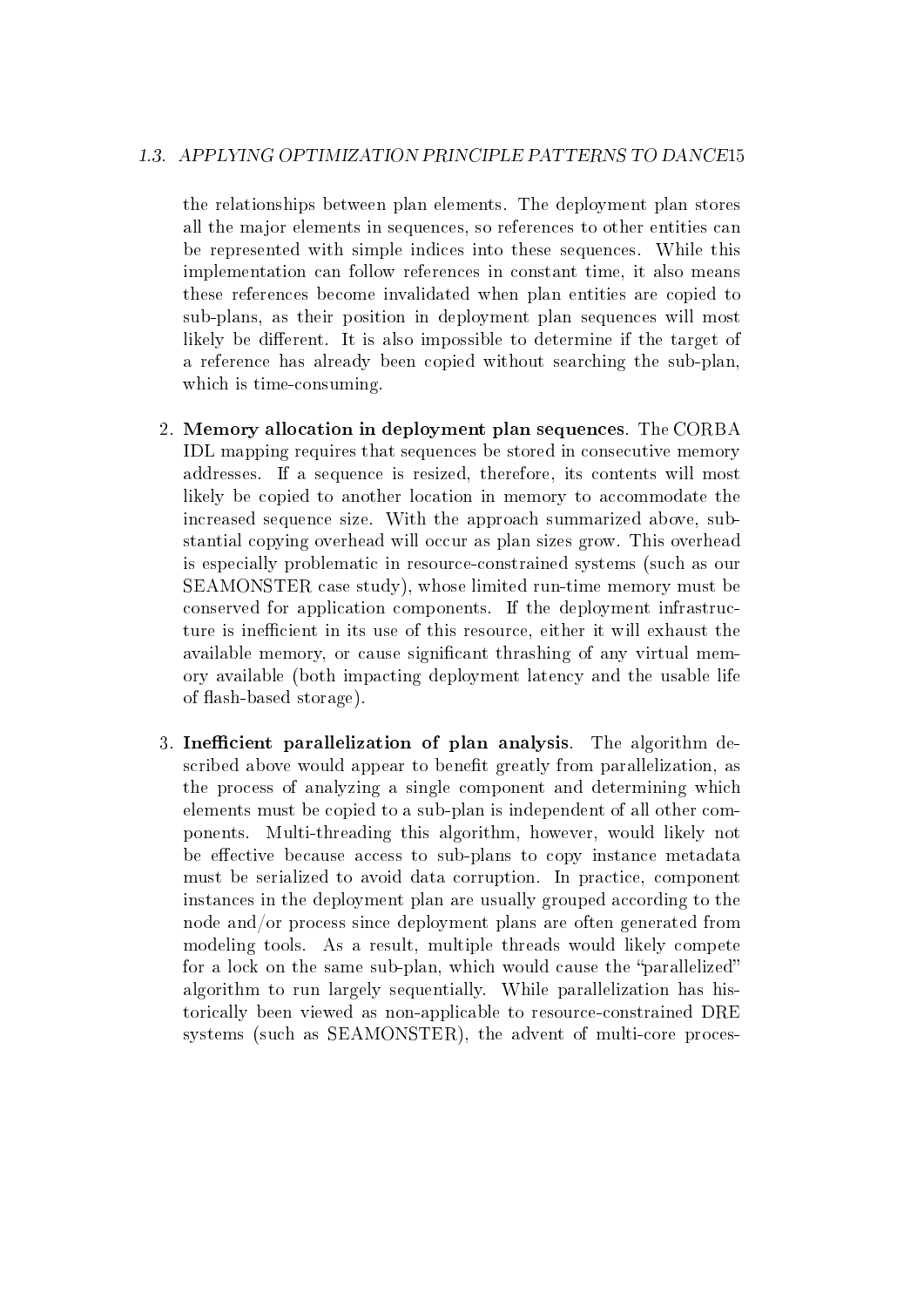sors in single-board computers is motivating more parallelism in these environments.

## 1.3.3.3 Optimization Principle Patterns in Analysis of Deployment Plans

This performance challenge could potentially be resolved by applying the Specification vs Implementation pattern, and leveraging some of the same optimization principles described earlier for the XSC tool, especially being aware of the cost of abstractions, and using appropriate containers for the use case. For example, pointers/references could be used instead of sequence indices to refer to related data structures, potentially removing the need to carefully rewrite references when plan entities are copied between plans. Likewise, an associative container (such as an STL map) instead of a sequence could store plan objects, thereby increasing the efficiency of inserting plan entities into sub-plans.

While these and other similar options are tempting, there are some inherent complexities in the requirements of the D&C standard that make these optimizations less attractive. Since this data must be transmitted to other entities as part of the deployment process, using a more efficient representation for analysis would introduce yet another conversion step into the deployment process. This conversion would potentially overwhelm any gains attained by this new representation.

A more attractive result is to apply a different set of optimization principles to this problem, outlined below:

- *•* Cache previously calculated results for later use. This is an example of the patterns Shifting in Time and Exploiting State. It is possible to perform a simple pre-analysis step to pre-calculate values that will be more time consuming to perform later. In this case, iterating over the plan first to determine the final sizes necessary to contain the calculated sub-plans and cache that state for later use.
- Where possible, pre-allocate any data structures. As a result of the additional state gleaned through the pre-analysis step described above, we can apply the Avoiding Waste and avoid gratuitous waste by pre-allocating the sequences which were previously being re-allocated each time a new plan element was discovered.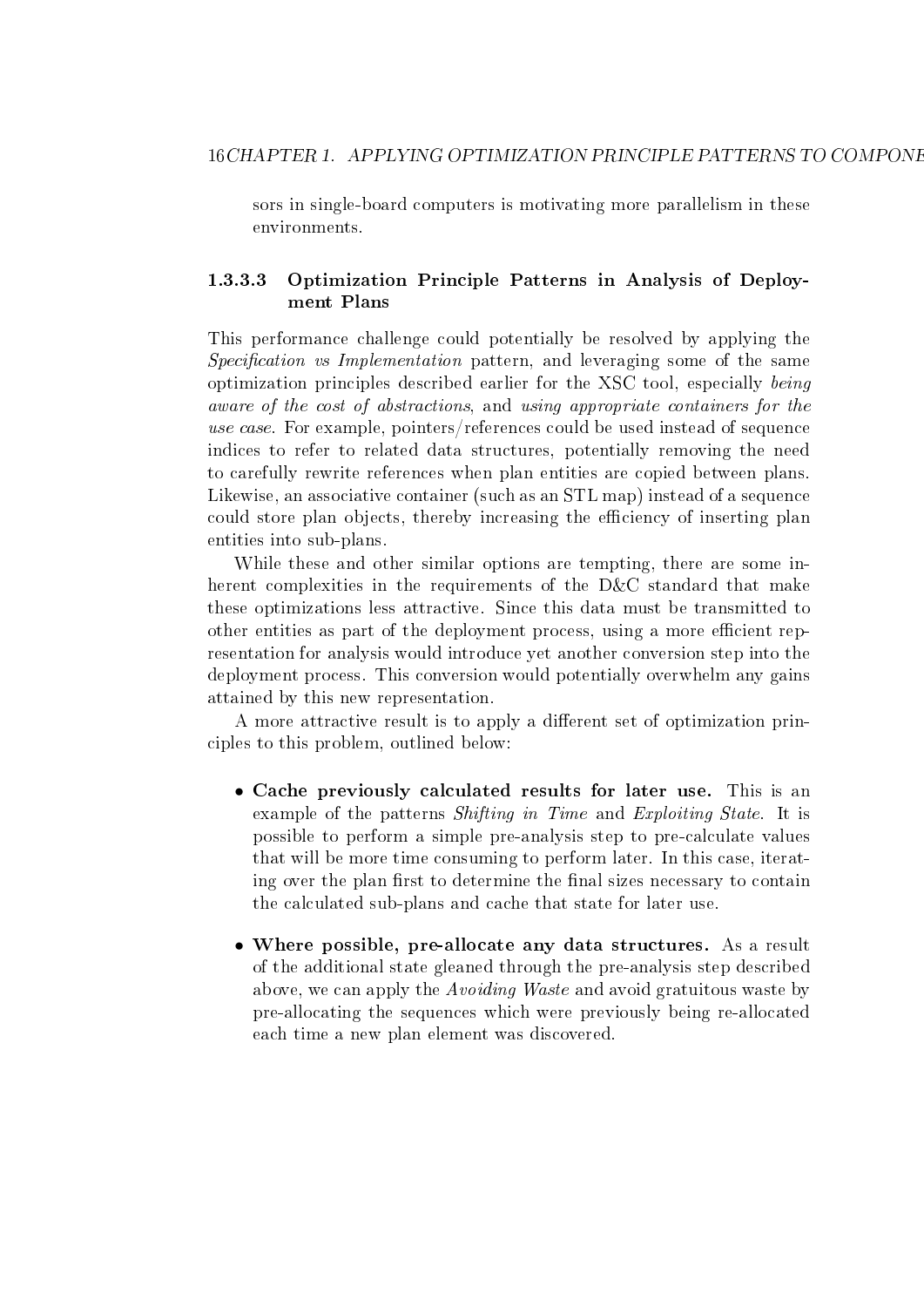## 1.3. APPLYING OPTIMIZATION PRINCIPLE PATTERNS TO DANCE17

*•* Design your algorithms to take advantage of parallelization. While this can be seen as an application of the *Adding Hardware*, this pattern speaks more to taking advantage of intrinsic properties of hardware such as word size caching effects. Moreover, this pattern speaks to adding special purpose hardware to perform specialized calculations.

Taking advantage of multiple general-purpose processors is an 1 important emerging principle. Since multi-core computers are pervasive in desktop and server domains, and are becoming increasingly common even in embedded domains, it is increasingly important to design for this important hardware feature. We therefore propose an additional pattern which we will call Design for Parallelization, wherein one optimizes design of algorithms and interfaces for parallelization, shown in Table 1.2.

*•* Structure shared data access to avoid necessary use of synchronization. Synchronization, e.g. using mutexes to protect access to shared data, is tedious and error prone to use. Moreover, overzealous use of synchronization can often entirely negate any parallelization of your algorithms. A much more preferable approach is to structure your algorithms to eliminate the need for synchronization entirely; requiring only shared read access to data, instead of shared write access.

This optimization principle is not only an important companion to Design for Parallelization proposed above, but is also a wise programming practice in general: deadlocks and race conditions caused by incorrect synchronization are pernicious and difficult to diagnose bugs. Indeed, our recent work in software frameworks intended for fractionated spacecraft has proposed a component model that eliminates synchronization from application code entirely [9]. To that end, we propose another optimization pattern which we call *Avoid Synchronization*, wherein one should avoid overzealous synchronization and locking, shown in Table 1.2 below.

These principles can be applied to the algorithm described above to create a version that is far more amenable to optimization; the new algorithm (along with how the above principles influenced the design, is described below.

1. Phase 1: Determine the number of sub-plans to produce. In this phase, a single thread iterates over all component instances contained in the deployment plan to determine the number of necessary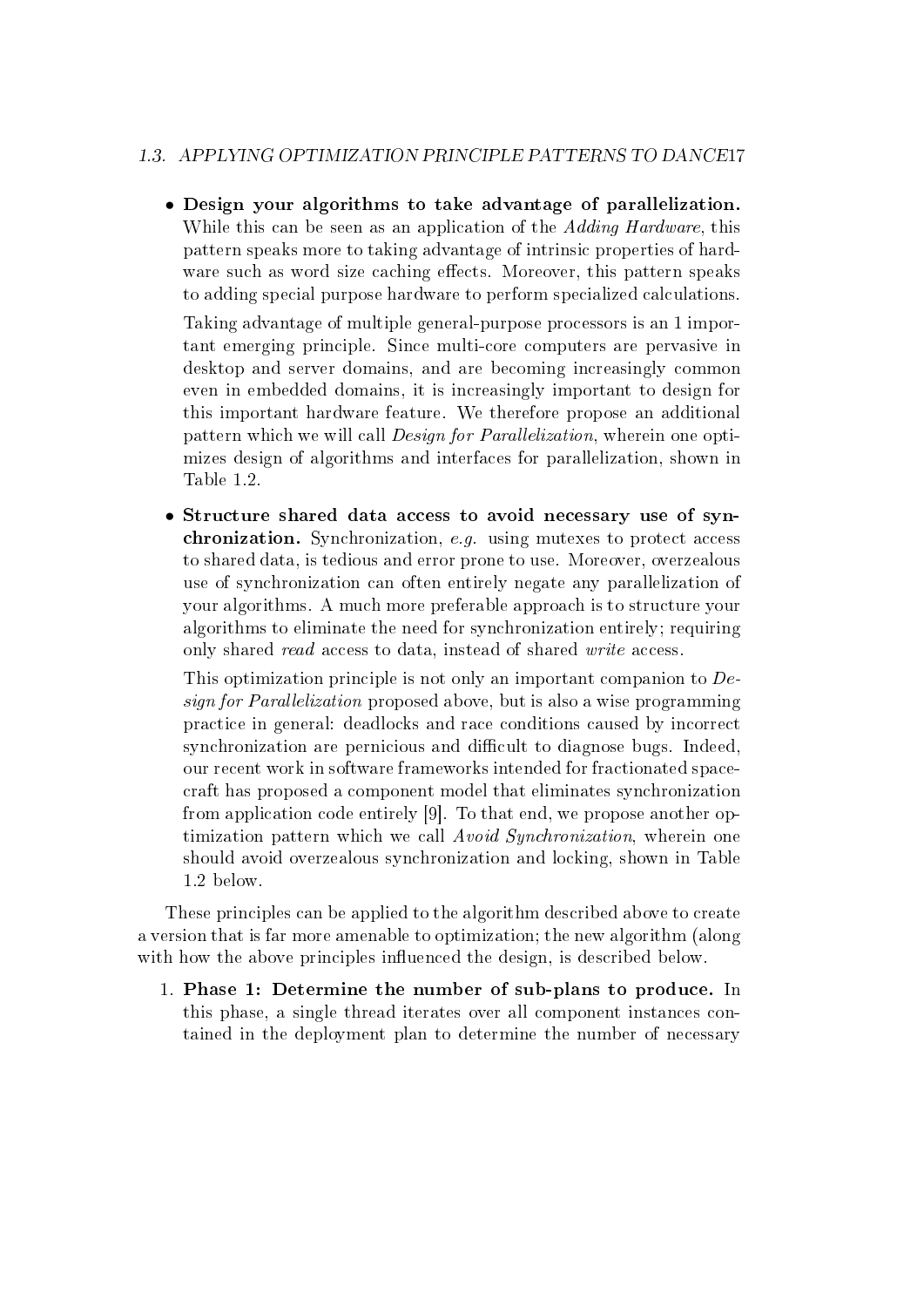sub-plans. When this operation is performed at the global level, it simply requires a constant time operation per instance. When performed at the local level, it requires that locality constraints (described in Section 1.2.2) be evaluated. Since this phase is potentially time consuming the results are cached for later use. This is an example of Shifting in Time and Exploiting State.

- 2. Phase 2: Preallocate data structures for sub-plans. Using information gleaned in phase 1 above, preallocate data structures necessary to assemble sub-plans. As part of this preallocation it is possible to reserve memory for each sequence in the sub-plan data structure to avoid repeated resizing and copying. Statistics are collected in phase 1 to estimate these lengths efficiently. This is an example of  $Avoiding$ Waste
- 3. Phase 3: Assemble node-specific sub-plans. This phase of the new analysis process is similar to the algorithm described at the beginning of this section. The main difference is that the cached results of the pre-analysis phase are used to guide the creation of sub-plans. Instead of considering each instance in order (as the original DAnCE implementation did), LE-DAnCE fully constructs one sub-plan at a time, by processing instances on a per-node basis. This approach simplies parallelizing this phase by dedicating a single thread per sub-plan and eliminates any shared state between threads, except for read-only access to the original plan. It is therefore unnecessary to use any locking mechanism to protect access to the sub-plans. This is an example of Design for Parallelization and Avoid Synchronization.

The revised algorithm above is a much more efficient implementation of plan analysis, and can show improvement even on the single-core embedded processors that were typical of the SEAMONSTER use-case: the above is far more memory efficient, both in terms of space used and the amount of re-allocation that is necessary. The use of multi-core embedded processors would substantially improve run-time performance over the old algorithm.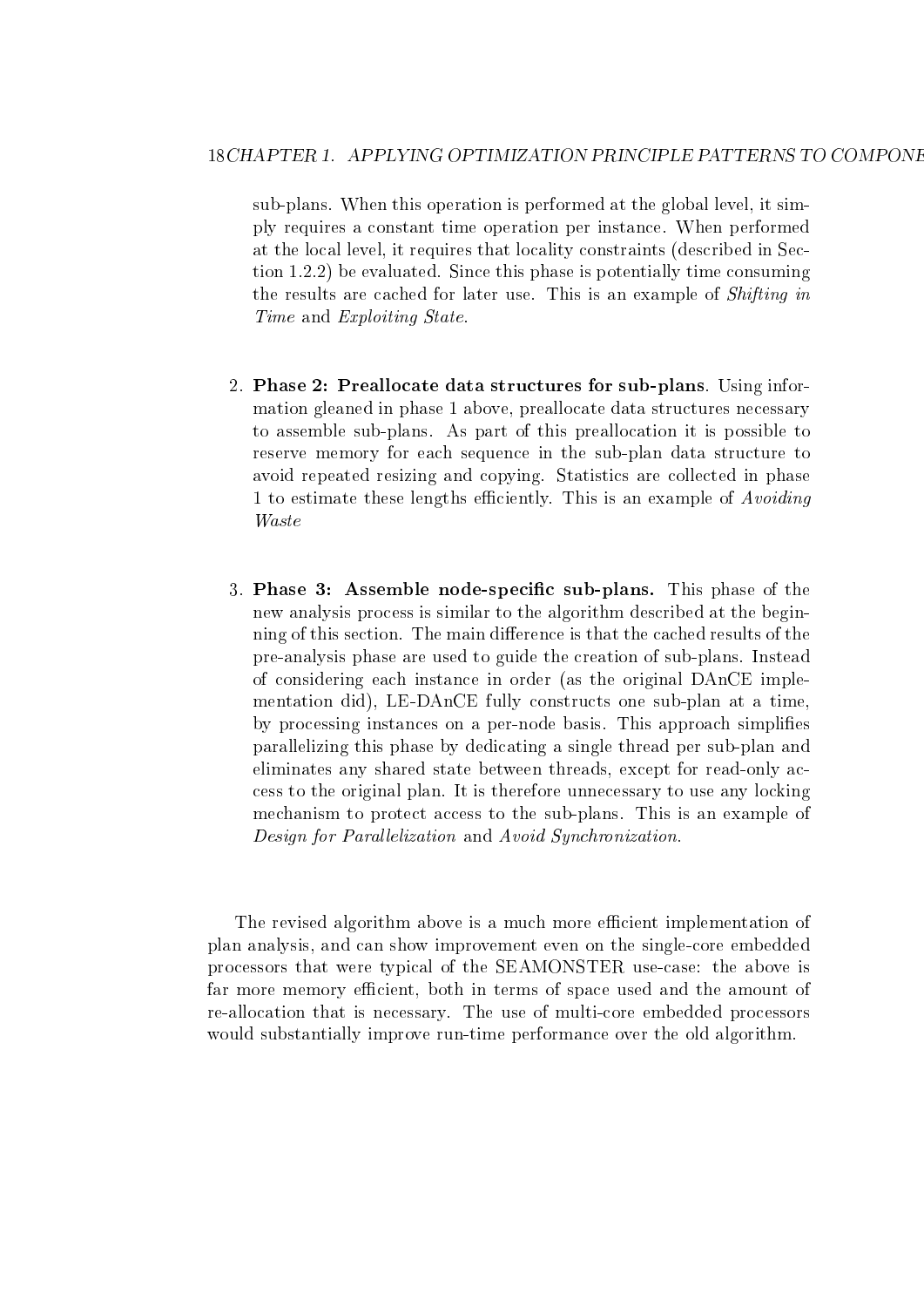## 1.3.4 Optimization Through Reduction in Serialized Execution of Deployment Tasks

### 1.3.4.1 Context

The complexities presented below involve the serial (non-parallel) execution of deployment tasks. The related sources of latency in DAnCE exist at both the global and node level. At the global level, this lack of parallelism results from the underlying CORBA transport used by DAnCE. The lack of parallelism at the local level, however, results from the lack of specificity in terms of the interface of the D&C implementation with the target component model that is contained in the  $D&C$  specification.

The D&C deployment process presented in Section 1.2.3 enables global entities to divide the deployment process into a number of node-specific subtasks. Each subtask is dispatched to individual nodes using a single remote invocation, with any data produced by the nodes passed back to the global entities via "out" parameters that are part of the operation signature described in IDL. Due to the synchronous (request/response) nature of the CORBA messaging protocol used to implement DAnCE, the conventional approach is to dispatch these subtasks serially to each node. This approach is simple to implement in contrast to the complexity of using the CORBA asynchronous method invocation (AMI) mechanism [3].

#### 1.3.4.2 Problem

To minimize initial implementation complexity, we used synchronous invocation in an (admittedly shortsighted) design choice in the initial DAnCE implementation. This global synchronicity worked fine for relatively small deployments with less than *∼*100 components. As the number of nodes and instances assigned to those nodes scaled up, however, this global/local serialization imposed a substantial cost in deployment latency.

This serialized execution yielded the most problematic performance degradation in our SEAMONSTER case study, i.e., the limited computational resources available on the field hardware would often take several minutes to complete. Such latency at the node level can quickly becomes disastrous. In particular, even relatively modest deployments involving tens of nodes quickly escalates the deployment latency of the system to a half hour or more.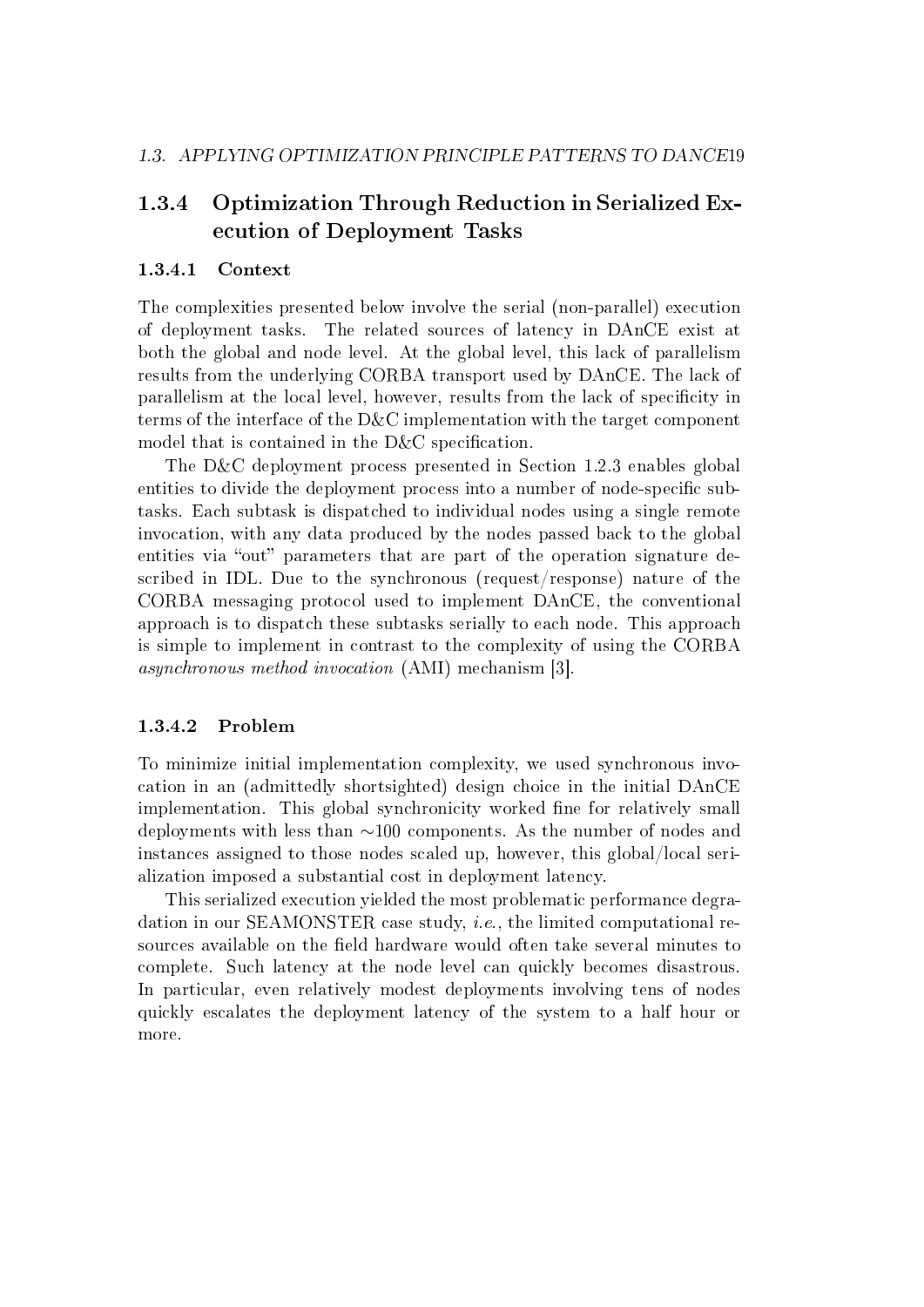This serialization problem, however, is not limited only to the global/local task dispatching; it exists in the node-specific portion of the infrastructure, as well. The D&C specification provides no guidance in terms of how the NodeApplication should interface with the target component model, such as the CORBA Component Model (CCM), instead leaving such an interface as an implementation detail.

In DAnCE, the D&C architecture was implemented using three processes, as shown in Figure 1.2. The ExecutionManager and NodeManager processes



Figure 1.2: Simplied Serialized DAnCE Architecture

instantiate their associated ApplicationManager and Application instances in their address spaces. When the NodeApplication installs concrete component instances it spawns one (or more) separate application processes as needed. These application processes use an interface derived from an older version of the CCM specification that allows the NodeApplication to instantiate containers and component instances individually. This approach is similar to that taken by CARDAMOM [24] (which is another open-source CCM implementation) that is tailored for enterprise DRE systems, such as air-traffic management systems.

The DAnCE architecture shown in Figure 1.2 was problematic with re-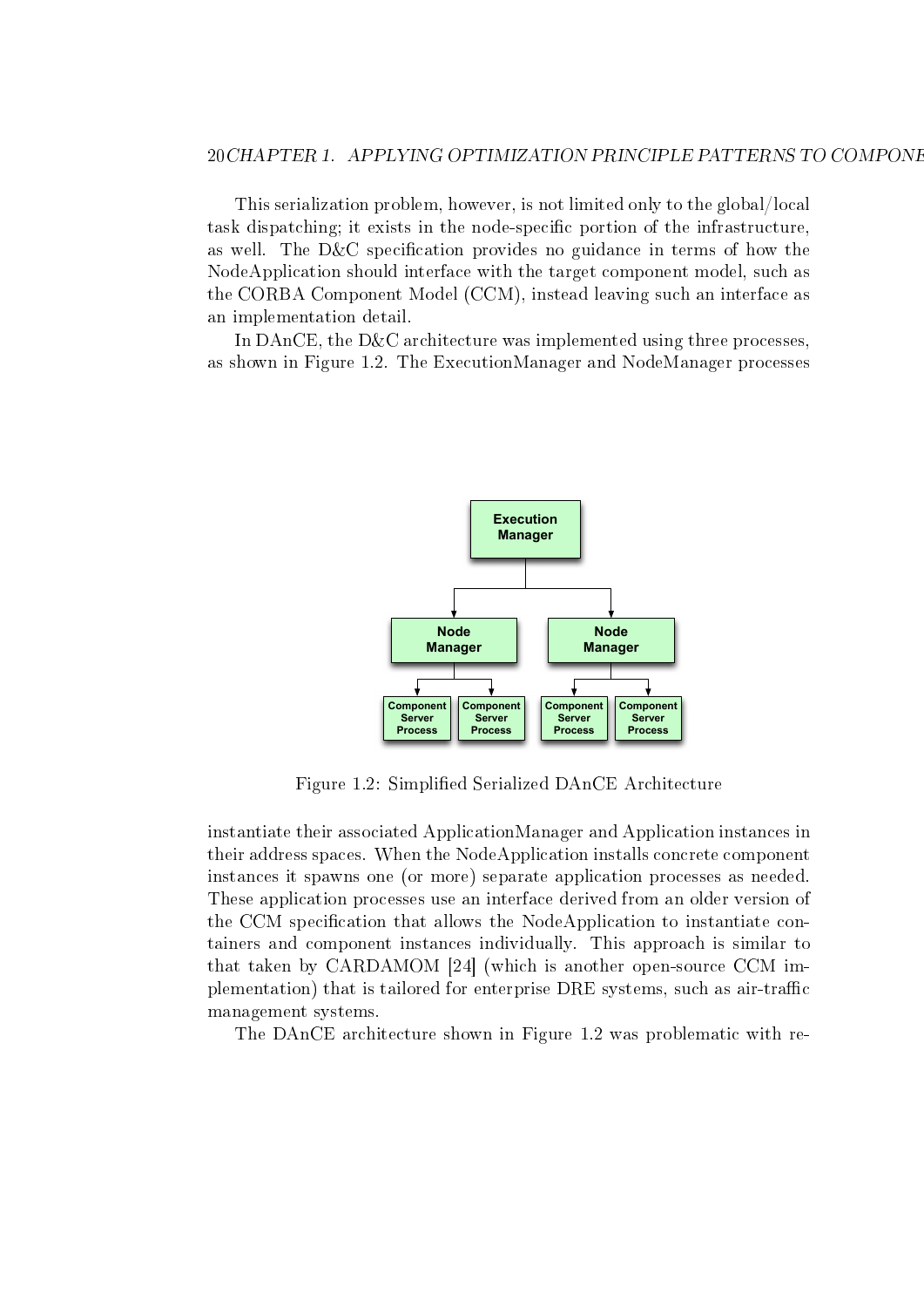spect to parallelization since its NodeApplication implementation integrated all logic necessary for installing, configuring, and connecting instances directly (as shown in Figure 1.3), rather than performing only some processing



Figure 1.3: Previous DAnCE NodeApplication Implementation

and delegating the remainder of the concrete deployment logic to the application process. This tight integration made it hard to parallelize the node-level installation procedures for the following reasons:

- The amount of data shared by the *generic deployment logic* (the portion of the NodeApplication implementation that interprets the plan) and the *specific deployment logic* (the portion which has specific knowledge of how to manipulate components) made it hard to parallelize their installation in the context of a single component server since that data must be modified during installation.
- *•* Groups of components installed to separate application processes were considered as separate deployment sub-tasks, so these groupings were handled sequentially one after the other.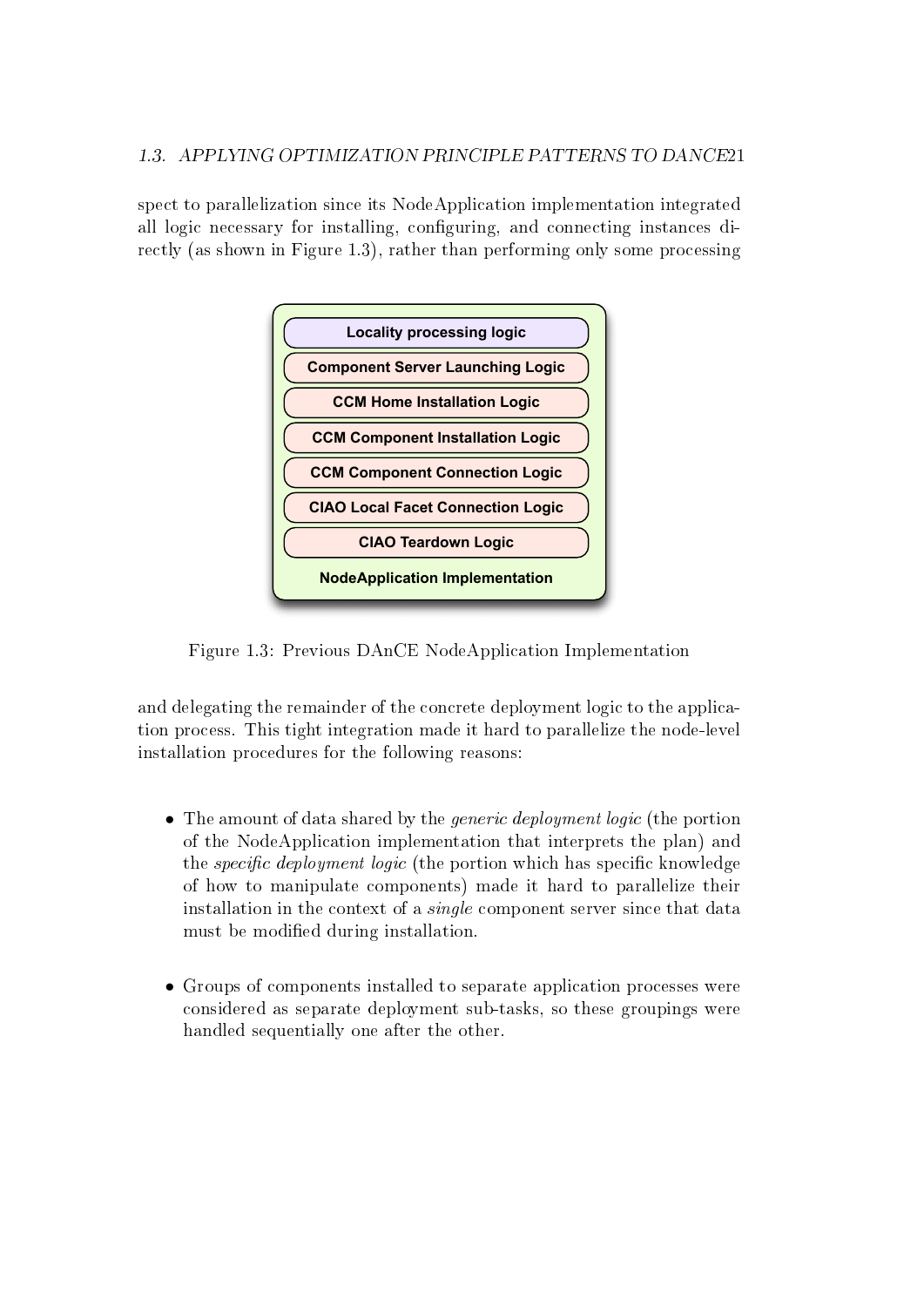## 1.3.4.3 Optimization Principle Patterns in Reducing Serialized Phasing

In a similar vein to the analysis problem described earlier, this is a problem wherein excessive serialization is impacting performance. In this case, however, instead of re-evaluating the algorithmic approach to the deployment process, we will re-consider the architectural design of the system instead. In order to address the performance challenge in this case, we applied the following optimization principles to DAnCE:

- 1. Don't let specifications overly constrain your design. When implementing a system or software framework according to the specification, it is often natural to model your design along the strictures and implicit assumptions of the specification. It is often possible to architect your implementation in order to introduce architectural elements or behavior that remain within the strictures of the specification. This is an example of both the *Specification vs. Implementation* pattern and the Degrees of Freedom pattern.
- 2. Maintain strict separation of concerns. Ensure that your system operates in *layers* or *modules* that interact through well-defined interfaces. This helps to ensure that the state for each layer or module is well-contained, simplifying interactions between logically distinct portions of your applications and making it easier to apply the Design for Parallelization pattern. Moreover, ensuring that the state for each layer is self contained helps to apply the Avoid Synchronization pattern.

Moreover, modularizing your software design can often reveal ways that other optimization principle patterns can be applied. As such, we propose another principle pattern, Separate Concerns, leveraging separation of concern to modularize architecture (summarized in Table 1.2. Although traditionally a level of indirection may be frowned upon because it could lead to performance penalties, sometimes it can reveal new opportunities or help apply other optimizations.

3. Ensure that these layers or modules can interact asynchronously. If the modules or layers in your architecture have interfaces that assume synchronous operation, it becomes difficult to leverage parallel operation to improve performance. Even if the interface is itself synchronous, it is often possible to use other techniques, such as leveraging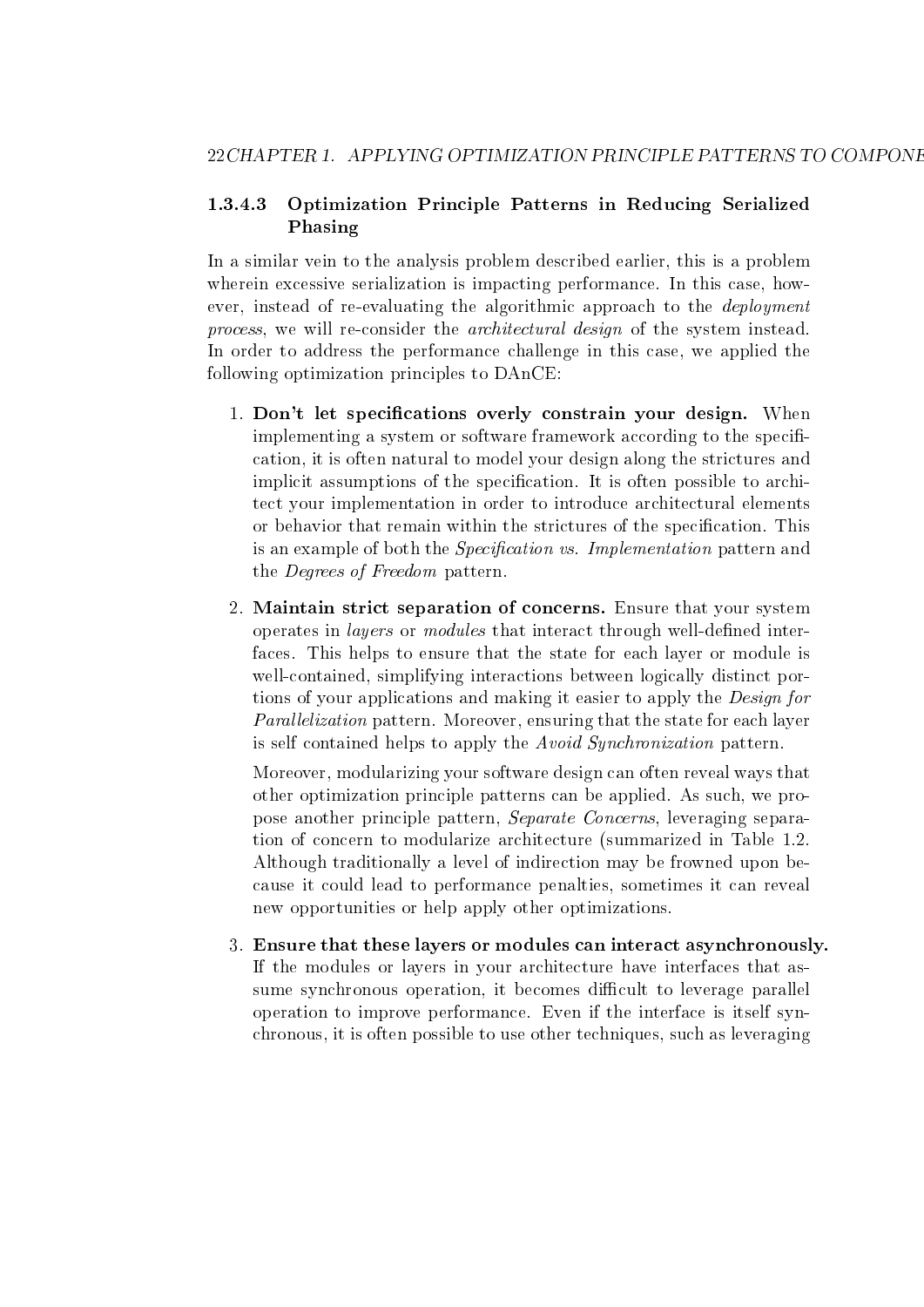#### 1.3. APPLYING OPTIMIZATION PRINCIPLE PATTERNS TO DANCE23

abstractions that allow you to interact with a synchronous interface in an asynchronous manner. Avoiding synchronous interactions between is another important application of the Design for Parallelization pattern.

Applying these principles at the global level  $(e,q)$ , the ExecutionManager described in Section 1.2.1; the separation of concerns is maintained by virtue of the fact that it and the node-level resources are in separate processes, and likely the different physical nodes. Asynchrony in this context is also easy to achieve, as we were able to leverage the CORBA Asynchronous Method Invocation (AMI) to allow the client (in this case, the global infrastructure) to interact asynchronously with the synchronous server interface (in this case, the node level infrastructure), and dispatch multiple requests to individual nodes in parallel. This is an example of Degrees of Freedom in that the specification does not reject the notion of asynchronous interaction between these entities.

Applying these principles in the node level infrastructure, however, was more challenging. As described above, our initial implementation had poor separation of concerns, making it extremely difficult to apply multiple threads of execution in order to parallelize deployment activity at the node level. To support this, we created a new abstraction at the node level that we called the Locality Manager, which was the result of applying the above optimization principles.

Overview of the LE-DAnCE Locality Manager. The LE-DAnCE node-level architecture (e.g., NodeManager, NodeApplicationManager, and NodeApplication) now functions as a node-constrained version of the global portion of the OMG D&C architecture. Rather than having the Node-Application directly triggering installation of concrete component instances, this responsibility is now delegated to LocalityManager instances. The nodelevel infrastructure performs a second "split" of the plan it receives from the global level by grouping component instances into one or more application processes. The NodeApplication then spawns a number of Locality-Manager processes and delegates these "process-constrained"  $(i.e., containing)$ only components and connections apropos to a single process) plans to each application process in parallel.

The Locality Manager is an example of the *Specification vs. Implemen*tation pattern. The specification would suggest that the NodeApplication is the final entity that interacts with the component middleware; by recognizing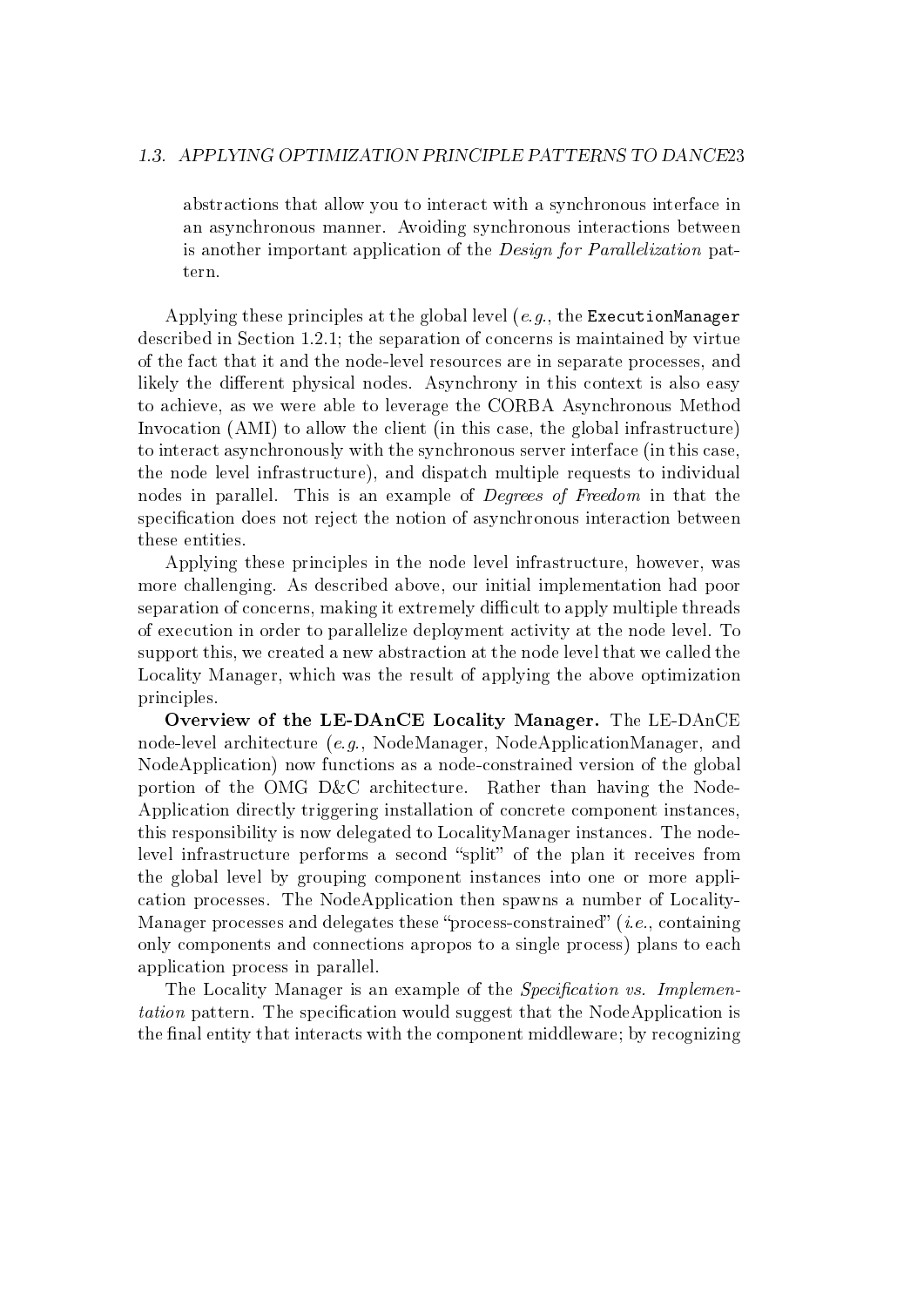that our implementation could introduce another layer of abstraction, we've been able to apply a number of other optimization patterns.

Unlike the previous DAnCE NodeApplication implementation, the LE-DAnCE LocalityManager functions as a generic application process that strictly separates concerns between the general deployment logic needed to analyze the plan and the specific deployment logic needed to install and manage the lifecycle of concrete component middleware instances. This separation is achieved using entities called Instance Installation Handlers, which provide a well-defined interface for managing the lifecycle of a component instance, including installation, removal, connection, disconnection, and activation. Installation Handlers are also used in the context of the NodeApplication to manage the life-cycle of LocalityManager processes.

The genesis of these installation handlers is an example of the *Degrees* of Freedom pattern; by under specifying the explicit interaction with the component middleware, it has left us free to design our own interaction. In doing do, we have applied the Separate Concerns pattern.

Using the Locality Manager to reduce serialized execution of deployment steps. LE-DAnCE's new LocalityManager and Installation Handlers make it substantially easier to parallelize than DAnCE. Parallelism in both the LocalityManager and NodeApplication is achieved using an entity called the Deployment Scheduler, which is shown in Figure 1.4. The Deployment Scheduler combines the Command pattern [12] and the Active Object pattern [32]. Individual deployment actions  $(e.g.,$  instance installation, instance connection, etc.) are encased inside an Action object, along with any required metadata. Each individual deployment action is an invocation of a method on an Installation Handler, so these actions need not be rewritten for each potential deployment target. Error handling and logging logic is also fully contained within individual actions, further simplifying the LocalityManager.

Individual actions (e.g., install a component or create a connection) are scheduled for execution by a configurable thread pool. This pool can provide user-selected, single-threaded, or multi-threaded behavior, depending on application requirements. This thread pool can also be used to implement more sophisticated scheduling behavior, e.g., a priority-based scheduling algorithm that dynamically reorders the installation of component instances based on metadata present in the plan.

The LocalityManager determines which actions to perform during each particular phase of deployment and creates one Action object for each in-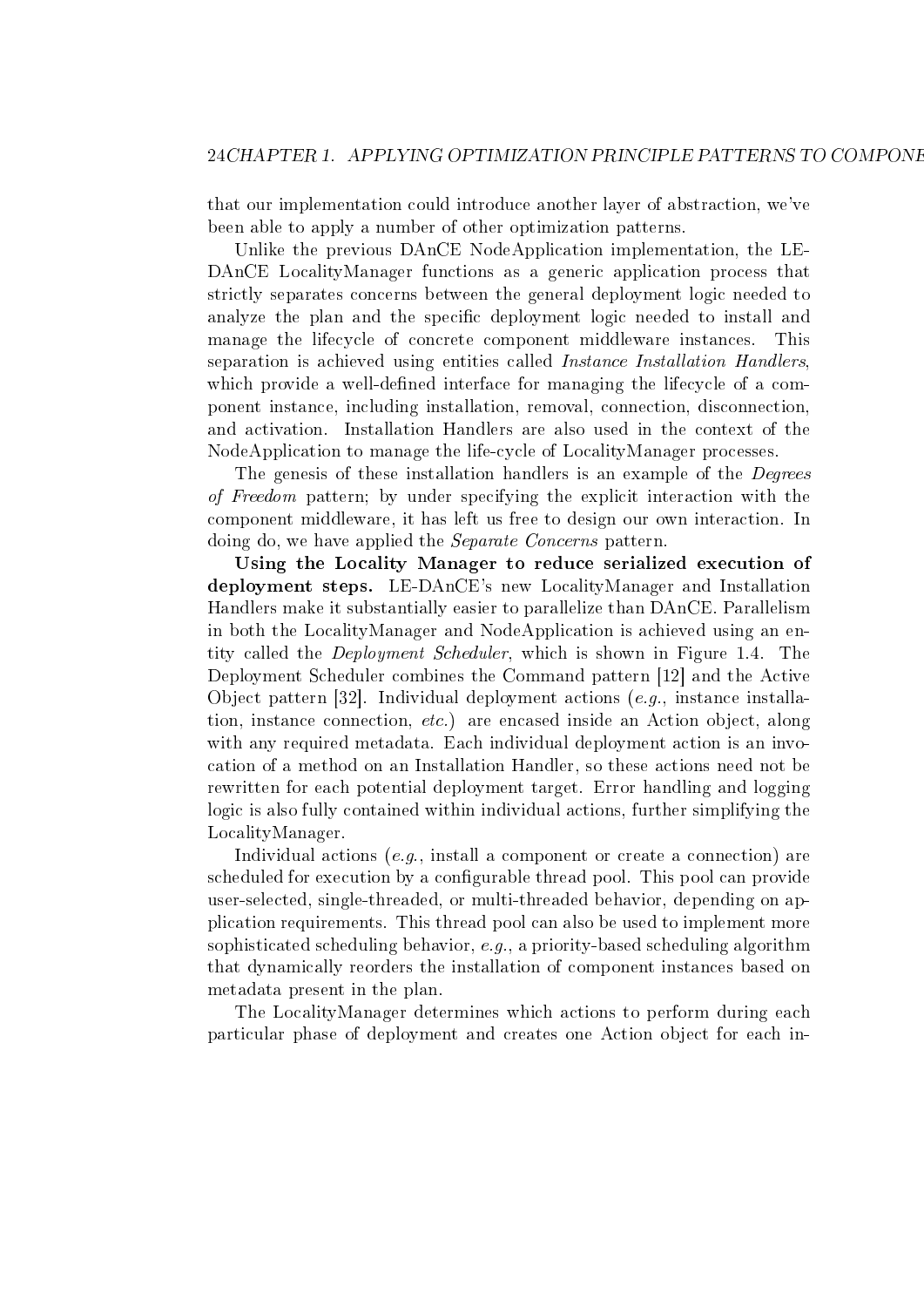#### 1.3. APPLYING OPTIMIZATION PRINCIPLE PATTERNS TO DANCE25



Figure 1.4: DAnCE Deployment Scheduler

struction. These actions are then passed to the deployment scheduler for execution while the main thread of control waits on a completion signal from the Deployment Scheduler. Upon completion, the LocalityManager reaps either return values or error codes from the completed actions and completes the deployment phase.

To provide parallelism between LocalityManager instances on the same node, the LE-DAnCE Deployment Scheduler is also used in the implementation of the NodeApplication, along with an Installation Handler for Locality-Manager processes. Using the Deployment Scheduler at this level helps overcome a significant source of latency whilst conducting node-level deployments. Spawning LocalityManager instances can take a signicant amount of time compared to the deployment time required for component instances, so parallelizing this process can achieve significant latency savings when application deployments have many LocalityManager processes per node.

Taken together, the dynamic re-ordering of deployment events and parallel installation of LocalityManager instances is a promising approach to improve deployment latency in the SEAMONSTER domain. By attaching high priority to critical deployment events, such as the activation or change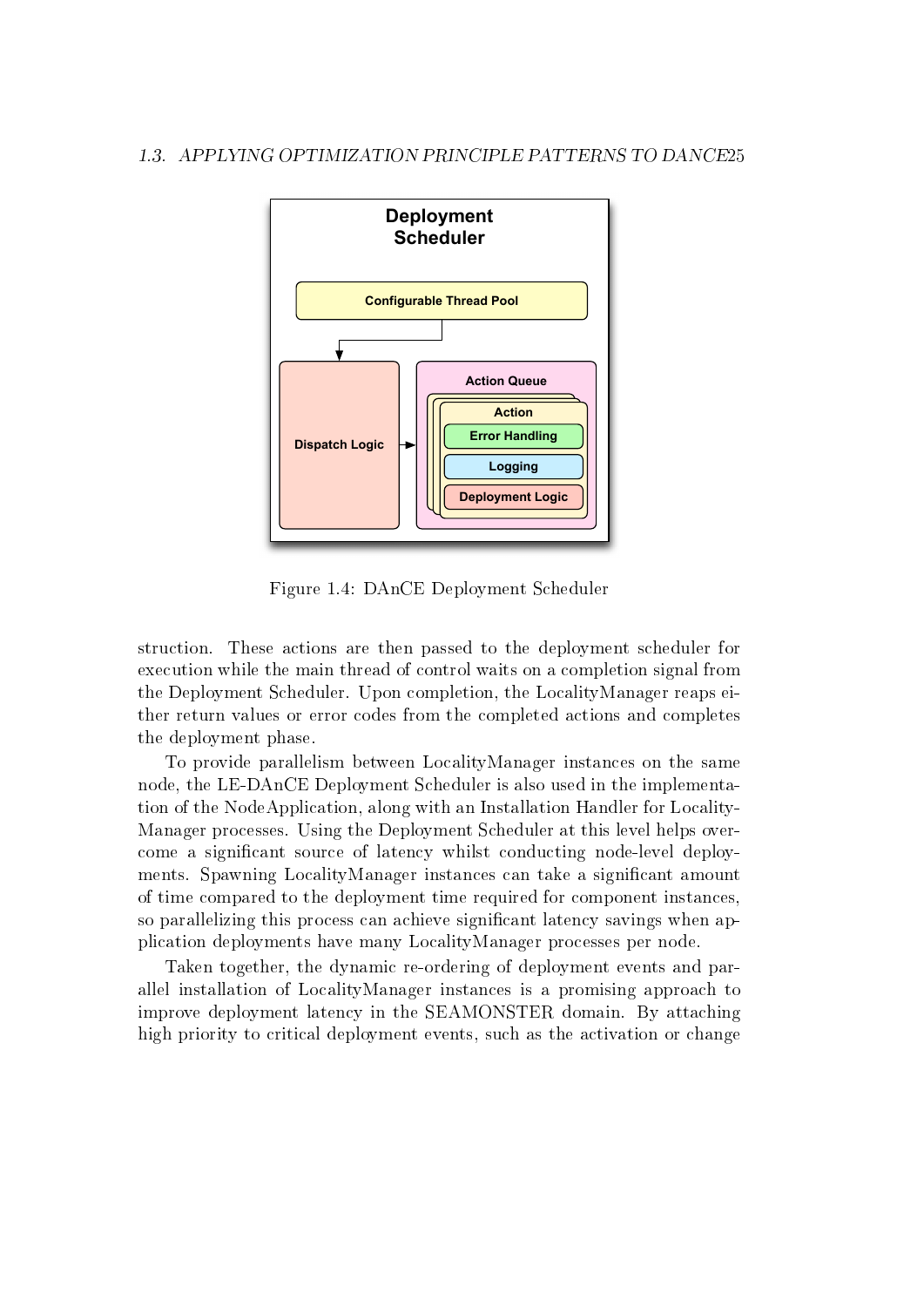in configuration of a sensor observing a present natural phenomena,  $DAnCE$ can help ensure that critical mission needs are met in a timely fashion. Moreover, the parallelism enabled by this design can reduce latency by allowing other LocalityManager instances to execute while one is blocked on I/O as it loads new component implementations, or by taking advantage of newer multicore embedded processors.

## 1.4 Concluding Remarks

This chapter provided an overview of the *Deployment And Configuration En*qine (DAnCE), an implementation of the OMG Deployment and Configuration specification. As a research tool, DAnCE was used to demonstrate novel techniques for the deployment and configuration  $(D\&C)$  of component-based applications in DRE systems. While its performance was satisfactory for the narrow and focused demonstrations required for publications and demonstration, its performance was not satisfactory when applied to larger-scale production DRE systems. A number of factors, including changing architectural ownership and the demo-focused nature of DAnCE's development, caused a number of poor design choices early on to become entrenched in its architecture and design, seriously impeding performance.

A typical use case of DAnCE, in this case the South East Alaska MOnitoring Network for Science, Telecommunications, Education, and Research (SEAMONSTER) platform, was described to highlight many of the optimization opportunities present in DAnCE. Motivated by this use case, this paper described how we applied a catalog of optimization principles from the domain of networking to re-evaluate and re-engineer the design and implementation of DAnCE to remedy the deficiencies outlined above. In addition, we described three additional optimization principles: dealing with parallelization, synchronization, and separation of concerns. These additional patterns—in conjunction with those described in the initial catalog—were used to develop LE-DAnCE, which substantially improved the performance and reliability of DAnCE. A summary of the original pattern catalog, along with our additions, is shown in Table 1.2. Likewise, a thorough quantitative discussion of the performance enhancement results is described in [26].

Based on our experiences applying the optimizations described in this chapter to LE-DAnCE and observing the results, we have learned the following lessons: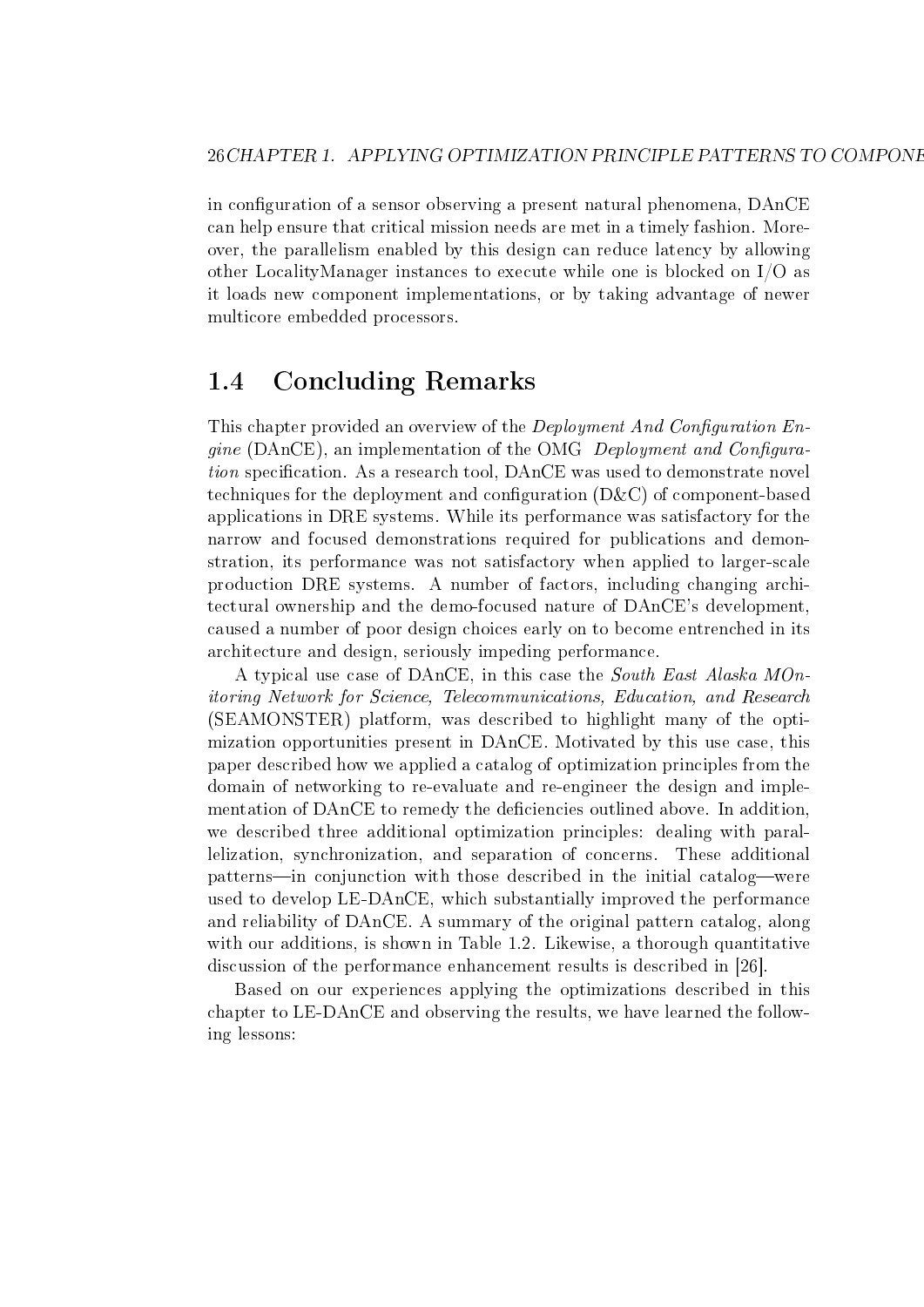#### 1.4. CONCLUDING REMARKS 27

- *•* Taking advantage of parallelization is a critical optimization opportunity. As multicore processors become a standard feature of even embedded devices, it is critically important that algorithms and processes be designed to take advantage of this capability. When optimizing algorithms and processes for parallelization, be judicious in applying synchronization since improper use of locks can cause parallel systems to operate in a serial fashion, or worse, malfunction in subtle ways.
- *•* When possible, shift time consuming operations out of the critical path. While our optimizations to the plan analysis portion of the D&C process (described in Section 1.3.3) were effective in reducing the total deployment latency for large scale deployments, additional improvement is possible by further applying the Shifting in Time pattern Like the XML parsing problem described in Section 1.3.2, the result of this operation is likely fixed at the point that the XML plan is generated. This process could be similarly pre-computed and provided to the D&C infrastructure for additional latency savings. Passing these pre-computed plans (both for the global split and the local split) would be an example application of the Passing Hints optimization pattern.
- *•* Serialized execution of processes is a major source of performance problems in DRE systems. Executing tasks in a serial fashion when designing distributed systems offers significant conceptual and implementation simplicity. This simplicity, however, often comes with a significant performance penalty. Often, the additional complexity of asynchronous interaction is well worth the additional complexity.
- *•* Lack of clear architectural and technical leadership is detrimental to open-source projects. Developers often contribute to an open-source project to solve a narrow problem and leave soon after. Without clear leadership, poor architectural and technical decisions made by individual contributors eventually snowball into a nearly unusable project.

TAO, CIAO, and LE-DAnCE are available in open-source form from download.dre.vanderbilt.edu.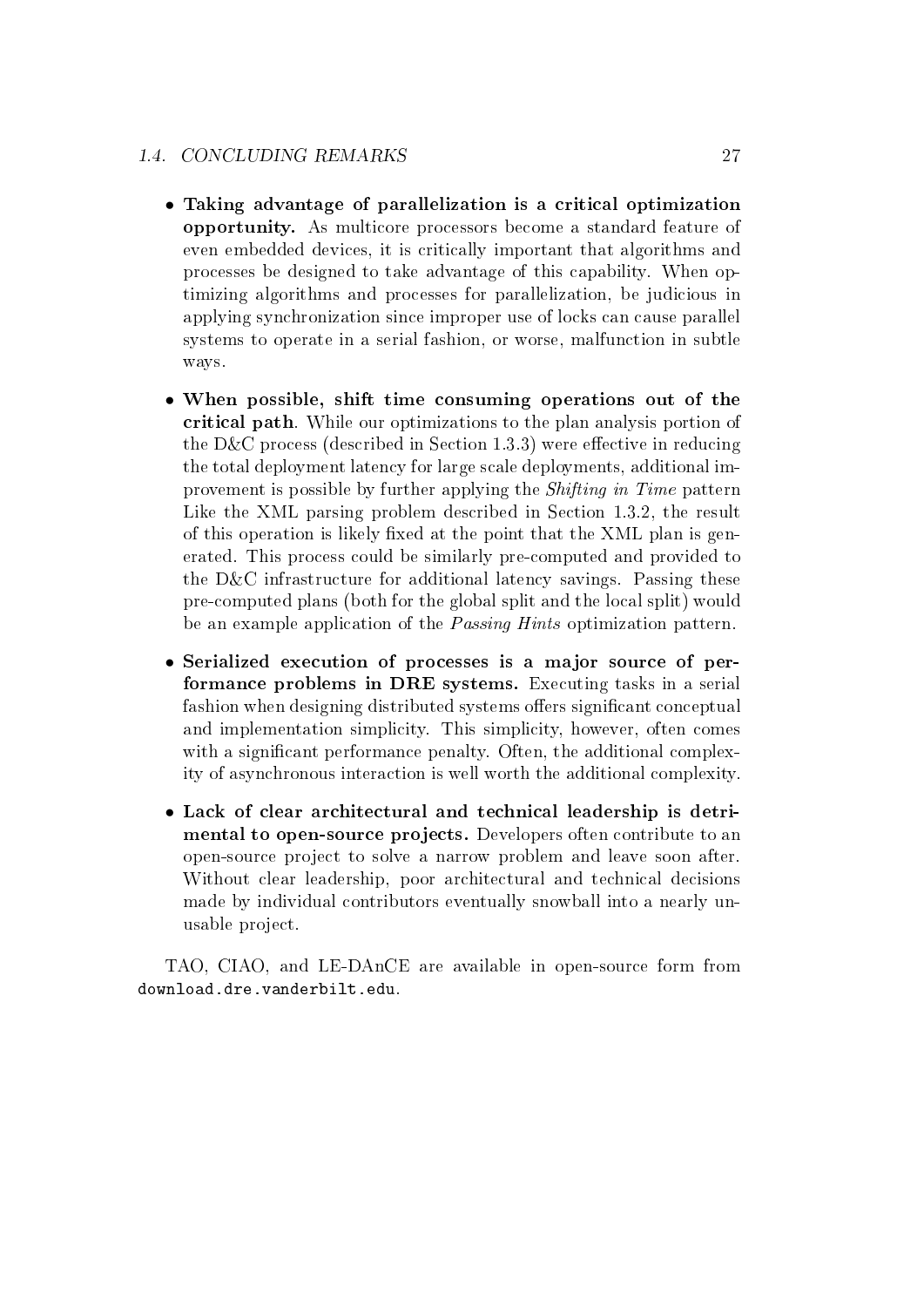| Title                      | Principle                          | <b>Examples from LE-DAnCE</b> |
|----------------------------|------------------------------------|-------------------------------|
| Avoiding Waste             | Avoid obvious waste                | Pre-allocate memory when      |
|                            |                                    | parsing deployment plans.     |
| Shifting in Time           | Shift computation in time          | Pre-convert deployment        |
|                            | (pre-compute, lazy evaluation,     | plan to binary format,        |
|                            | sharing expenses, batching)        | potentially pre-compute       |
|                            |                                    | $plan$ splits.                |
| Relaxing Specifications    | Relax specifications (trading off  | Potentially pre-compute       |
|                            | certainty for time, trading off    | $plan$ splits.                |
|                            | accuracy for time, and shifting    |                               |
|                            | computation in time)               |                               |
| Leveraging other           | Leverage other system              | (n/a)?                        |
| Components                 | components (exploiting locality,   |                               |
|                            | trading memory for speed,          |                               |
|                            | exploiting hardware)               |                               |
| Adding Hardware            | Add hardware to improve            | (n/a)                         |
|                            | performance                        |                               |
| <b>Efficient Routines</b>  | Create efficient routines          | XML-IDL Data Binding          |
| Avoiding Generality        | Avoid unnecessary generality       | Optimize plan parsing         |
| $Specification$ vs         | Don't confuse specification and    | LocalityManager               |
| Implementation             | implementation                     |                               |
| Passing Hints              | Pass information like hints in     | Potentially used to           |
|                            | interfaces                         | $pre-compute$ plan splits     |
| Passing Information        | Pass information in protocol       | (n/a)                         |
|                            | headers                            |                               |
| Expected Use Case          | Optimize the expected case         | XML-IDL Data Binding          |
| <i>Exploiting State</i>    | Add or exploit state to gain speed | Pre-allocate child plans      |
|                            |                                    | during plan analysis.         |
| Degrees of Freedom         | Optimize degrees of freedom        | LocalityManager               |
|                            |                                    | Installation Handlers         |
| Exploit Finite Universes   | Use special techniques for finite  | (n/a)                         |
|                            | universes                          |                               |
| Efficient Data Structures  | Use efficient data structures      | Optimize XML-IDL data         |
|                            |                                    | binding                       |
| Design for Parallelization | Optimize design for                | Process child plans in        |
|                            | parallelization                    | parallel                      |
| Avoid Synchronization      | Avoid synchronization and          | Unsynchronized access to      |
|                            | locking                            | parent plan during plan       |
|                            |                                    | analysis.                     |
| Separate Concerns          | Use strict separation of concerns  | Locality Manager              |
|                            | to modularize architecture         |                               |

Table 1.2: Catalog of Optimization Principles and Known Usecases in LE-DAnCE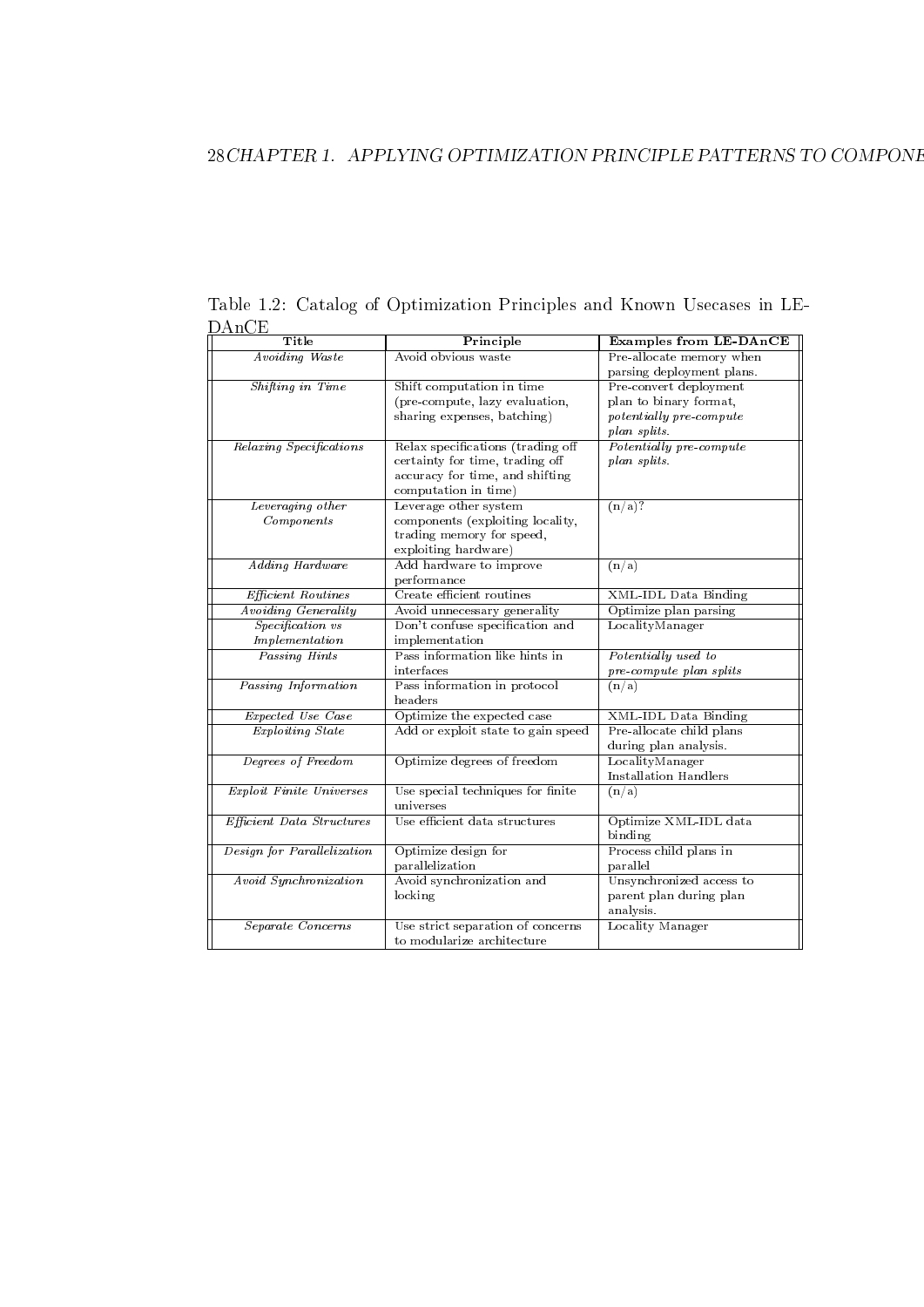# Bibliography

- [1] Mike Accetta, Robert Baron, William Bolosky, David Golub, Richard Rashid, Avadis Tavanian, and Michael Young. Mach: A New Kernel Foundation for UNIX Development. In Proceedings of the Summer 1986  $USENIX$  Technical Conference and Exhibition, pages 93–112, Atlanta, GA, June 1986.
- [2] Anatoly Akkerman, Alexander Totok, and Vijay Karamcheti. Infrastructure for Automatic Dynamic Deployment of J2EE Applications in Distributed Environments. In 3rd International Working Conference on Component Deployment (CD 2005), pages  $17-32$ , Grenoble, France, November 2005.
- [3] Alexander B. Arulanthu, Carlos O'Ryan, Douglas C. Schmidt, Michael Kircher, and Jeff Parsons. The Design and Performance of a Scalable ORB Architecture for CORBA Asynchronous Messaging. In Proceedings of the Middleware 2000 Conference. ACM/IFIP, April 2000.
- [4] David D. Clark, Van Jacobson, John Romkey, and Howard Salwen. An Analysis of TCP Processing Overhead. IEEE Communications Maga $zine, 27(6):23-29$ , June 1989.
- [5] David D. Clark and David L. Tennenhouse. Architectural Considerations for a New Generation of Protocols. In Proceedings of the Symposium on Communications Architectures and Protocols (SIGCOMM), pages 200 208, Philadelphia, PA, September 1990. ACM.
- [6] Mikael Degermark, Andrej Brodnik, Svante Carlsson, and Stephen Pink. Small Forwarding Tables for Fast Routing Lookups. In Proceedings of the ACM SIGCOMM '97 Conference on Applications, Technologies, Archi-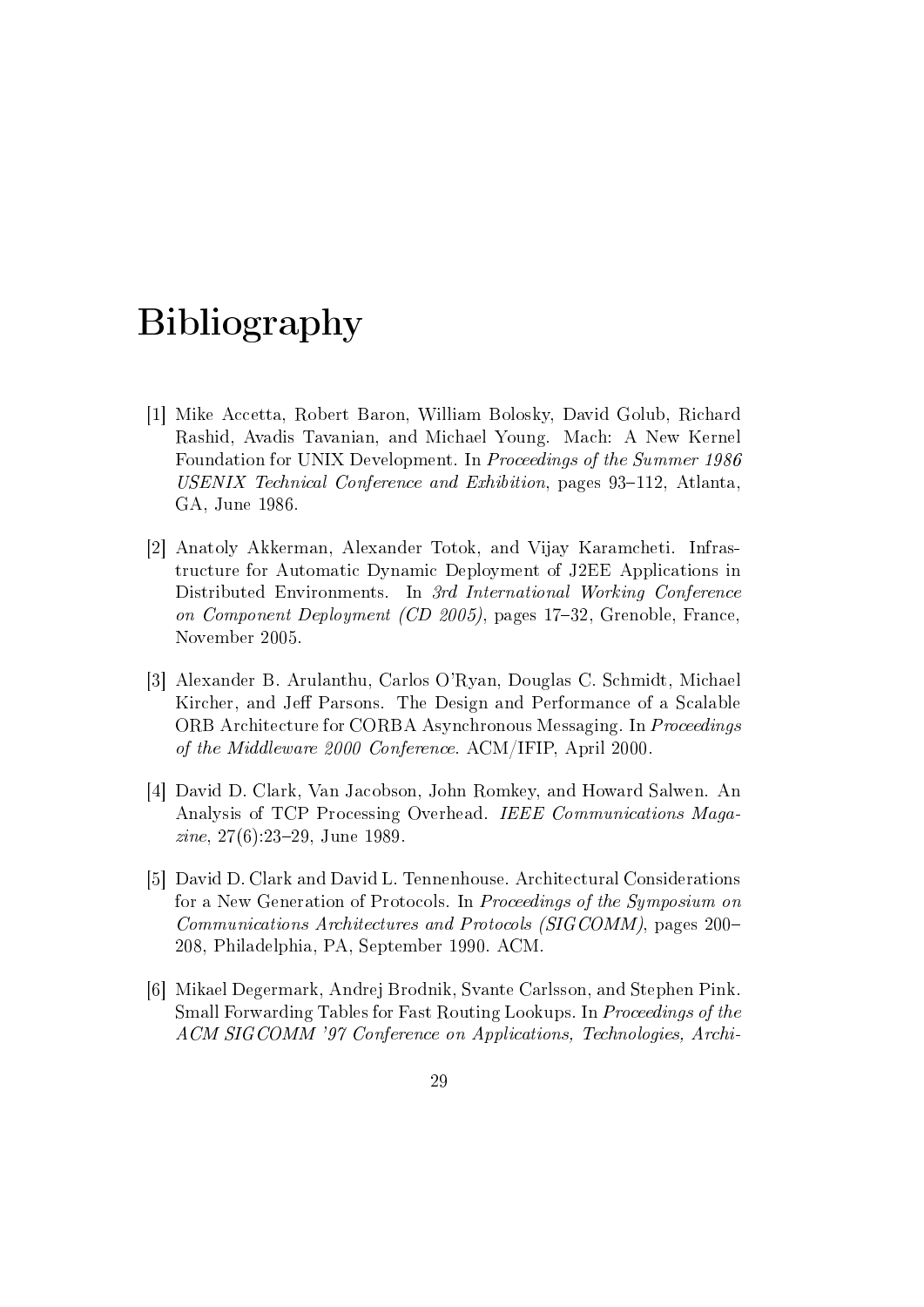tectures, and Protocols for Computer Communication, pages 3–14, New York, NY, USA, 1997. ACM Press.

- [7] Gan Deng, Jaiganesh Balasubramanian, William Otte, Douglas C. Schmidt, and Aniruddha Gokhale. DAnCE: A QoS-enabled Component Deployment and Configuration Engine. In Proceedings of the 3rd Working Conference on Component Deployment (CD 2005), pages 67 82, Grenoble, France, November 2005.
- [8] Peter Druschel and Larry L. Peterson. Fbufs: A High-Bandwidth Cross-Domain Transfer Facility. In Proceedings of the 14*th* Symposium on Operating System Principles (SOSP), December 1993.
- [9] Abhishek Dubey, William Emfinger, Aniruddha Gokhale, Gabor Karsai, William Otte, Jeffrey Parsons, Csanad Czabo, Alessandro Coglio, Eric Smith, and Prasanta Bose. A Software Platform for Fractionated Spacecraft. In Proceedings of the IEEE Aerospace Conference, 2012. pages 120, Big Sky, MT, USA, March 2012. IEEE.
- [10] Dawson R. Engler and M. Frans Kaashoek. DPF: Fast, Flexible Message Demultiplexing using Dynamic Code Generation. In Proceedings of ACM SIGCOMM '96 Conference in Computer Communication Review, pages 53–59, Stanford University, California, USA, August 1996. ACM Press.
- [11] D. R. Fatland, M. J. Heavner, E. Hood, and C. Connor. The SEAMON-STER Sensor Web: Lessons and Opportunities after One Year. AGU Fall Meeting Abstracts, pages A3+, December 2007.
- [12] Erich Gamma, Richard Helm, Ralph Johnson, and John Vlissides. Design Patterns: Elements of Reusable Object-Oriented Software. Addison-Wesley, Reading, MA, 1995.
- [13] Aniruddha Gokhale, Balachandran Natarajan, Douglas C. Schmidt, Andrey Nechypurenko, Jeff Gray, Nanbor Wang, Sandeep Neema, Ted Bapty, and Jeff Parsons. CoSMIC: An MDA Generative Tool for Distributed Real-time and Embedded Component Middleware and Applications. In Proceedings of the OOPSLA 2002 Workshop on Generative Techniques in the Context of Model Driven Architecture, Seattle, WA, November 2002. ACM.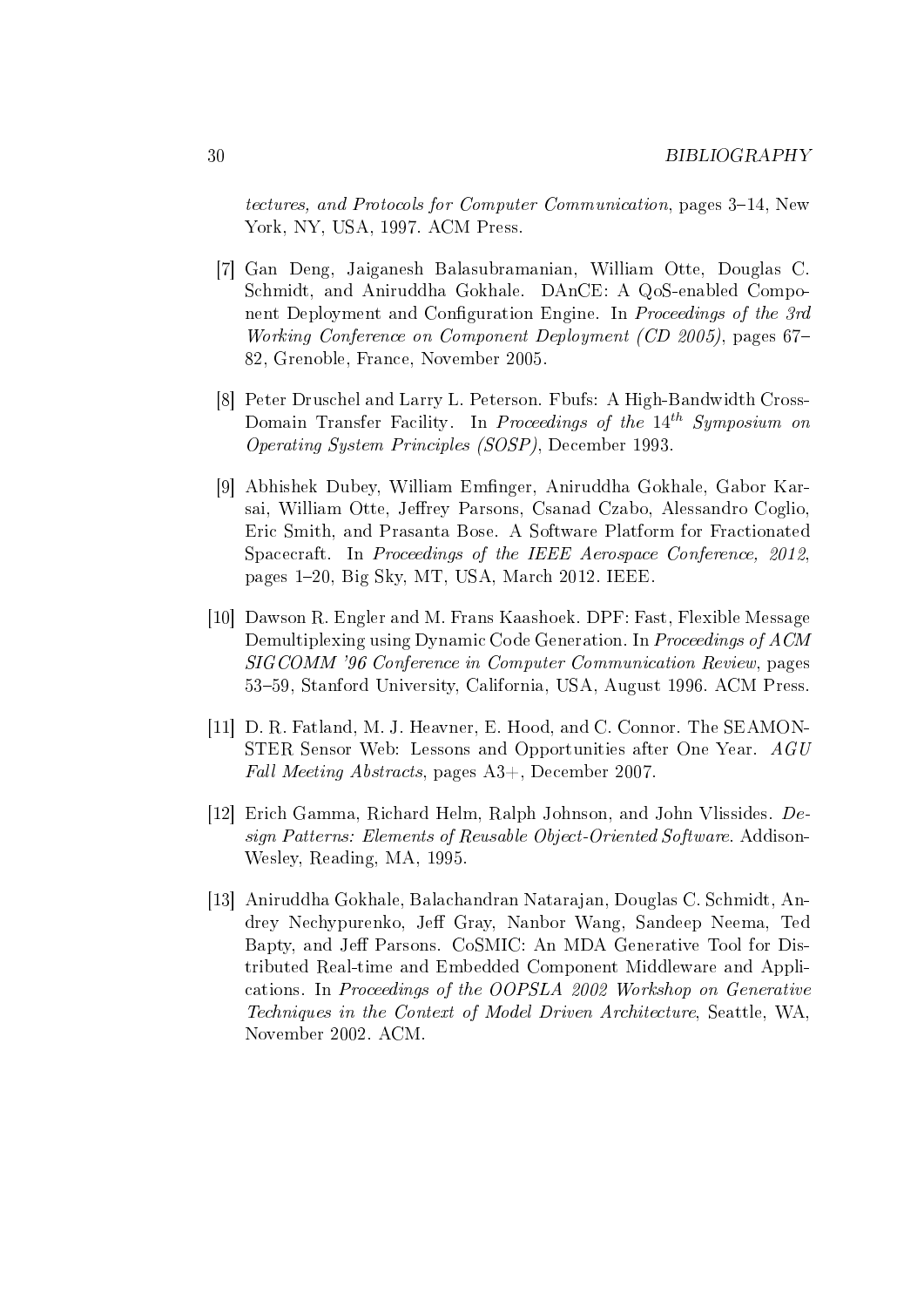- [14] Jahangir Hasan and T. N. Vijaykumar. Dynamic pipelining: Making IP-lookup Truly Scalable. In SIGCOMM '05: Proceedings of the 2005 Conference on Applications, technologies, architectures, and protocols for computer communications, pages 205-216, New York, NY, USA. 2005. ACM Press.
- [15] George T. Heineman and Bill T. Councill. Component-Based Software Engineering: Putting the Pieces Together. Addison-Wesley, Reading, Massachusetts, 2001.
- [16] Norman C. Hutchinson and Larry L. Peterson. Design of the x-Kernel. In Proceedings of the SIGCOMM '88 Symposium, pages 65–75, Stanford, Calif., August 1988.
- [17] Institute for Software Integrated Systems. Component-Integrated ACE ORB (CIAO). www.dre.vanderbilt.edu/CIAO, Vanderbilt University.
- [18] John S. Kinnebrew, William R. Otte, Nishanth Shankaran, Gautam Biswas, and Douglas C. Schmidt. Intelligent Resource Management and Dynamic Adaptation in a Distributed Real-time and Embedded Sensor Web System. Technical Report ISIS-08-906, Vanderbilt University, 2008.
- [19] Steven McCanne and Van Jacobson. The BSD Packet Filter: A New Architecture for User-level Packet Capture. In Proceedings of the Winter USENIX Conference, pages 259–270, San Diego, CA, January 1993.
- [20] Jeffrey C. Mogul, Richard F. Rashid, and Michal J. Accetta. The Packet Filter: an Efficient Mechanism for User-level Network Code. In Proceedings of the 11*th* Symposium on Operating System Principles (SOSP), November 1987.
- [21] M. Nelson and J. Ousterhout. Copy-on-Write For Sprite. In USENIX Summer Conference, pages 187–201, San Francisco, CA, June 1988. USENIX Association.
- [22] Object Management Group. Lightweight CCM FTF Convenience Document, ptc/04-06-10 edition, June 2004.
- [23] Object Management Group. The Common Object Request Broker: Ar $chitecture and Specification Version 3.1, Part 2: CORBA Interoperabil$ ity, OMG Document formal/2008-01-07 edition, January 2008.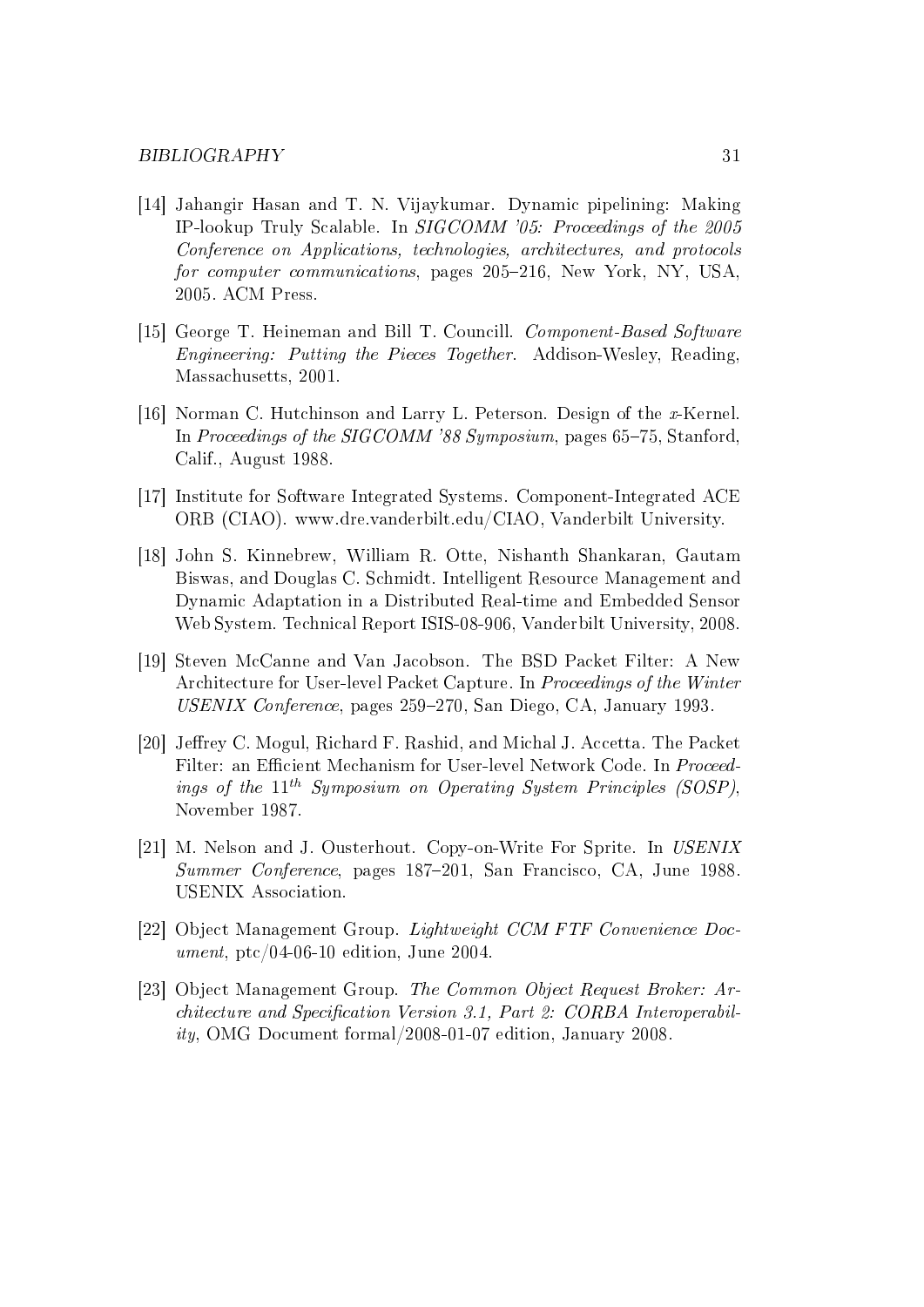- [24] ObjectWeb Consortium. CARDAMOM An Enterprise Middleware for Building Mission and Safety Critical Applications. cardamom. objectweb.org, 2006.
- [25] OMG. Deployment and Configuration of Component-based Distributed *Applications, v4.0,* Document formal/2006-04-02 edition, April 2006.
- [26] William Otte, Aniruddha Gokhale, and Douglas Schmidt. Efficient and Deterministic Application Deployment in Component-based, Enterprise Distributed, Real-time, and Embedded Systems. Elsevier Journal of Information and Software Technology (IST),  $55(2):475-488$ , February 2013. <ce:title>Special Section: Component-Based Software Engineering (CBSE),  $2011$  </ce:title>.
- [27] William R. Otte, Aniruddha Gokhale, and Douglas C. Schmidt. Predictable Deployment in Component-based Enterprise Distributed Realtime and Embedded Systems. In Proceedings of the 14th international ACM Sigsoft symposium on Component based software engineering, CBSE '11, pages 21–30, New York, NY, USA, 2011. ACM.
- [28] Vivek S. Pai, Peter Druschel, and Willy Zwaenepoel. IO-Lite: A Unified  $I/O$  Buffering and Caching System. ACM Transactions of Computer  $Systems, 18(1):37–66, 2000.$
- [29] Y. Rekhter, B. Davie, E. Rosen, G. Swallow, D. Farinacci, and D. Katz. Tag Switching Architecture Overview. Proceedings of the IEEE, 85(12):1973-1983, December 1997.
- [30] Sartaj Sahni and Kun Suk Kim. Efficient Construction of Multibit Tries for IP Lookup. IEEE/ACM Trans. Netw.,  $11(4):650-662$ , 2003.
- [31] Douglas C. Schmidt, Bala Natarajan, Aniruddha Gokhale, Nanbor Wang, and Christopher Gill. TAO: A Pattern-Oriented Object Request Broker for Distributed Real-time and Embedded Systems. IEEE Distributed Systems Online, 3(2), February 2002.
- [32] Douglas C. Schmidt, Michael Stal, Hans Rohnert, and Frank Buschmann. Pattern-Oriented Software Architecture: Patterns for Concurrent and Networked Objects, Volume 2. Wiley & Sons, New York, 2000.